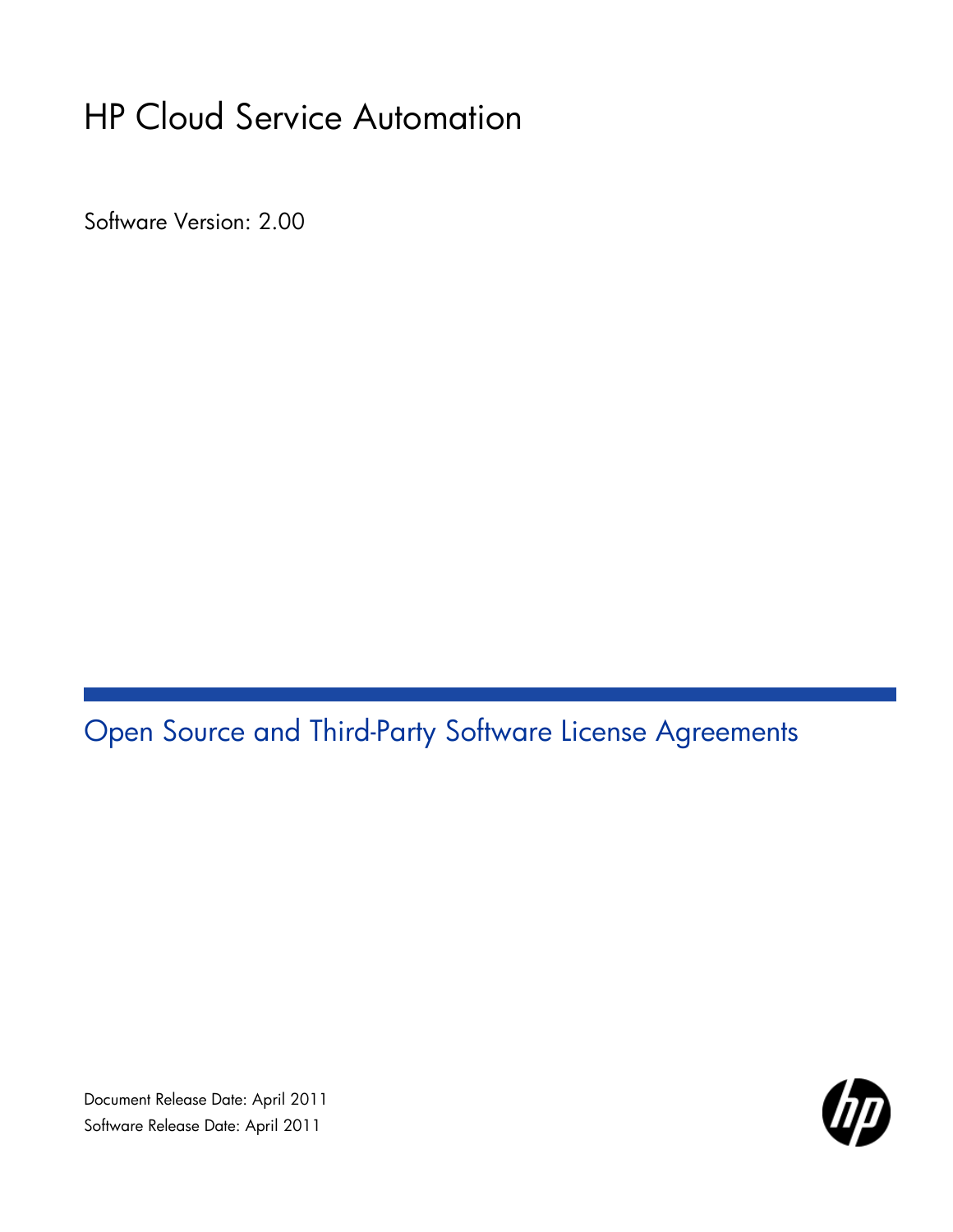# Legal Notices

## **Warranty**

The only warranties for HP products and services are set forth in the express warranty statements accompanying such products and services. Nothing herein should be construed as constituting an additional warranty. HP shall not be liable for technical or editorial errors or omissions contained herein. The information contained herein is subject to change without notice.

### Restricted Rights Legend

Confidential computer software. Valid license from HP required for possession, use or copying. Consistent with FAR 12.211 and 12.212, Commercial Computer Software, Computer Software Documentation, and Technical Data for Commercial Items are licensed to the U.S. Government under vendor's standard commercial license.

### Copyright Notice

© Copyright 2011 Hewlett-Packard Development Company, L.P.

### Trademark Notices

- Adobe® is a trademark of Adobe Systems Incorporated.
- Microsoft® and Windows® are U.S. registered trademarks of Microsoft Corporation.
- Oracle and Java are registered trademarks of Oracle and/or its affiliates.
- UNIX<sup>®</sup> is a registered trademark of The Open Group.

## Oracle Technology — Notice of Restricted Rights

Programs delivered subject to the DOD FAR Supplement are 'commercial computer software' and use, duplication, and disclosure of the programs, including documentation, shall be subject to the licensing restrictions set forth in the applicable Oracle license agreement. Otherwise, programs delivered subject to the Federal Acquisition Regulations are 'restricted computer software' and use, duplication, and disclosure of the programs, including documentation, shall be subject to the restrictions in FAR 52.227-19, Commercial Computer Software-Restricted Rights (June 1987). Oracle America, Inc., 500 Oracle Parkway, Redwood City, CA 94065.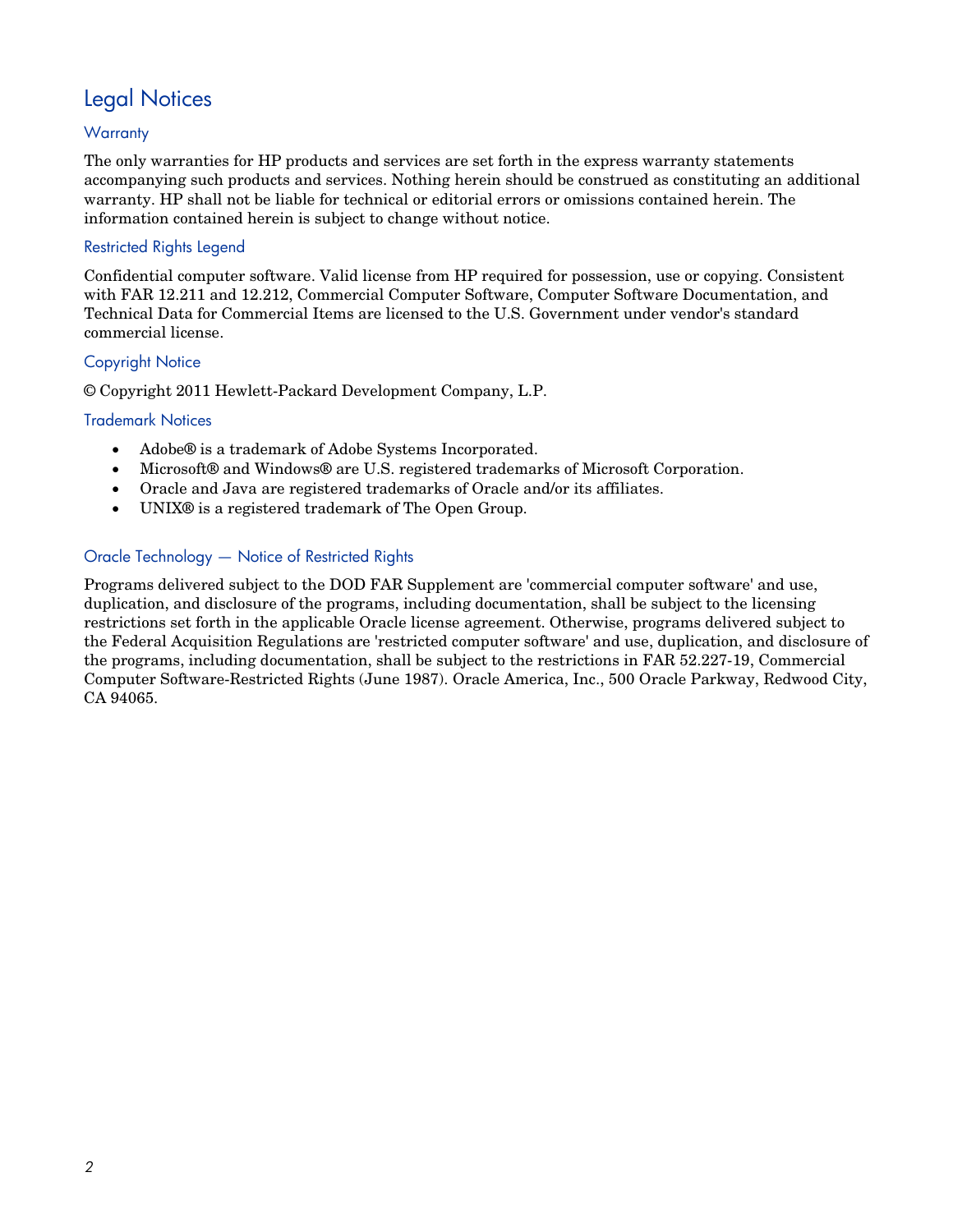# Documentation Updates

The title page of this document contains the following identifying information:

- Software Version number, which indicates the software version
- Document Release Date, which changes each time the document is updated
- Software Release Date, which indicates the release date of this version of the software

To check for recent updates or to verify that you are using the most recent edition of a document, go to: **<http://h20230.www2.hp.com/selfsolve/manuals>**

This site requires that you register for an HP Passport and sign-in. To register for an HP Passport ID, go to: **<http://h20229.www2.hp.com/passport-registration.html>**

Or click the **New users - please register** link on the HP Passport login page.

You will also receive updated or new editions if you subscribe to the appropriate product support service. Contact your HP sales representative for details.

# HP Software Support

Visit the HP Software support web site at: **www.hp.com/go/hpsoftwaresupport**

The web site provides contact information and details about the products, services, and support that HP Software & Solutions offers. It provides customer self-solve capabilities, and is a fast and efficient way to access interactive technical support tools needed to manage your business. As a valued support customer, you can benefit by using the web site to:

- Search for knowledge documents of interest
- Submit and track support cases and enhancement requests
- Download software patches
- Manage a support contract
- Look up HP support contracts
- Review information about available services
- Enter into discussions with other software customers
- Research and register for software training

To find more information about access levels, go to: **http://h20230.www2.hp.com/new\_access\_levels.jsp**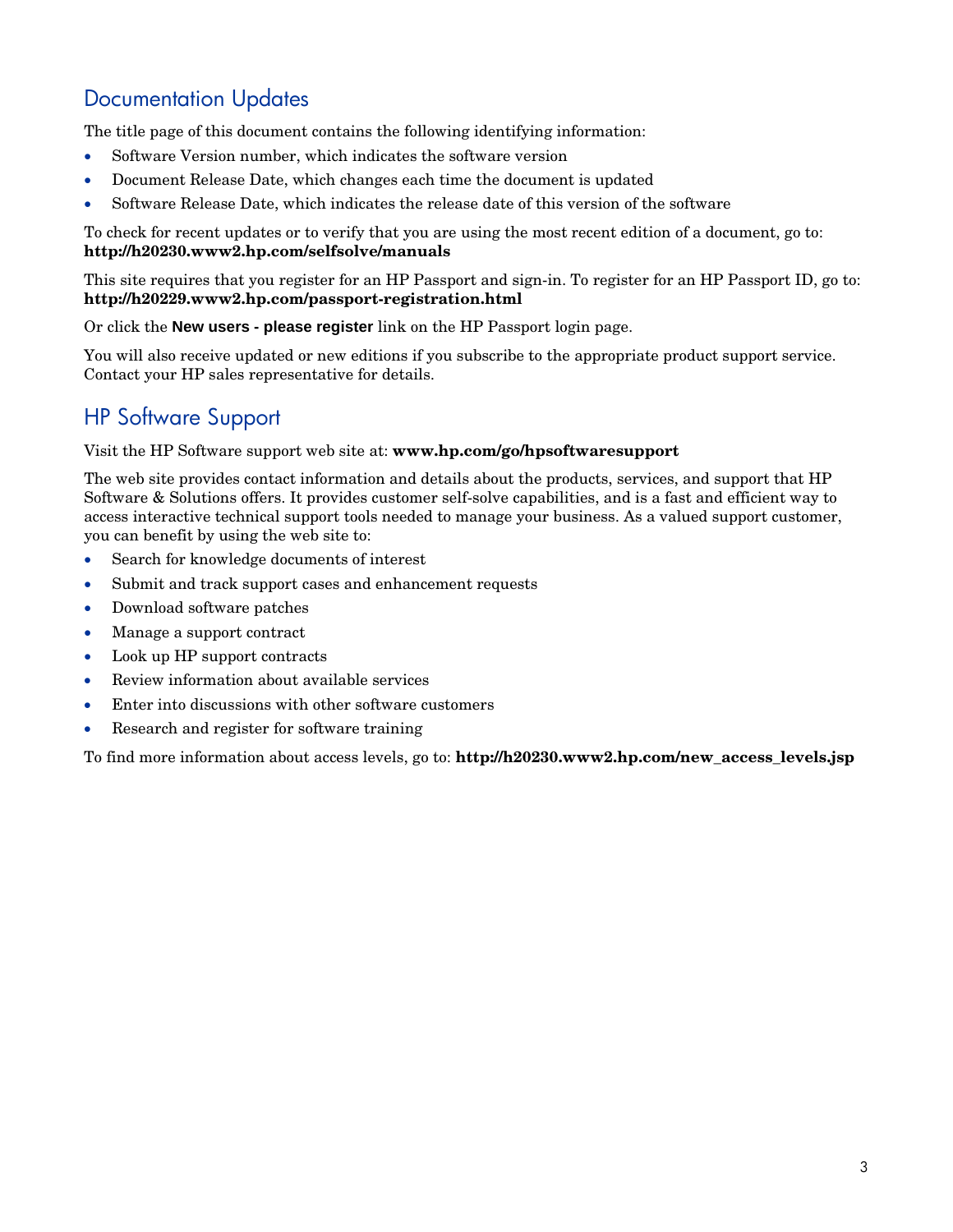# Contents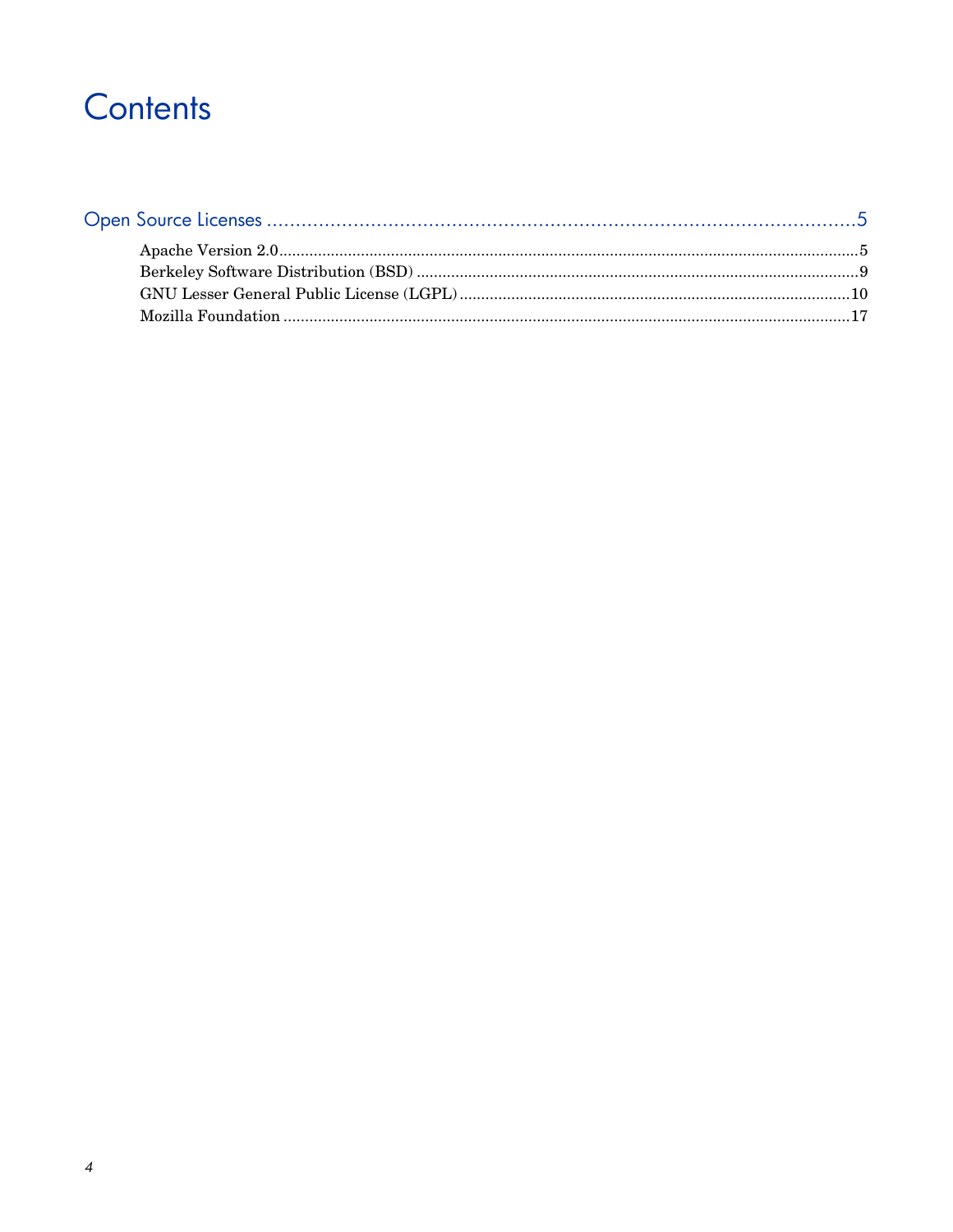# <span id="page-4-0"></span>Open Source Licenses

HP acknowledges the redistribution of the following open source components under the licenses shown below.

## <span id="page-4-1"></span>Apache Version 2.0

HP acknowledges the redistribution of the following open source components that are provided under this license:

- Apache Wink for Restful Web Services, Version 1.1.2
- Apache Commons Collections, Version 3.1
- Apache Commons Configuration, Version 1.6
- Apache Commons HTTP Client, Version 3.1
- Apache Commons Lang, Version 2.5

Apache License

 Version 2.0, January 2004 http://www.apache.org/licenses/

TERMS AND CONDITIONS FOR USE, REPRODUCTION, AND DISTRIBUTION

1. Definitions.

 "License" shall mean the terms and conditions for use, reproduction, and distribution as defined by Sections 1 through 9 of this document.

 "Licensor" shall mean the copyright owner or entity authorized by the copyright owner that is granting the License.

 "Legal Entity" shall mean the union of the acting entity and all other entities that control, are controlled by, or are under common control with that entity. For the purposes of this definition, "control" means (i) the power, direct or indirect, to cause the direction or management of such entity, whether by contract or otherwise, or (ii) ownership of fifty percent (50%) or more of the outstanding shares, or (iii) beneficial ownership of such entity.

 "You" (or "Your") shall mean an individual or Legal Entity exercising permissions granted by this License.

- 
- Jackson JSON Processor, Version 1.6.2
- Log4j, Version  $1.2.16$

• Axis, Version 1.4

• Spring Security, Version 3.0.3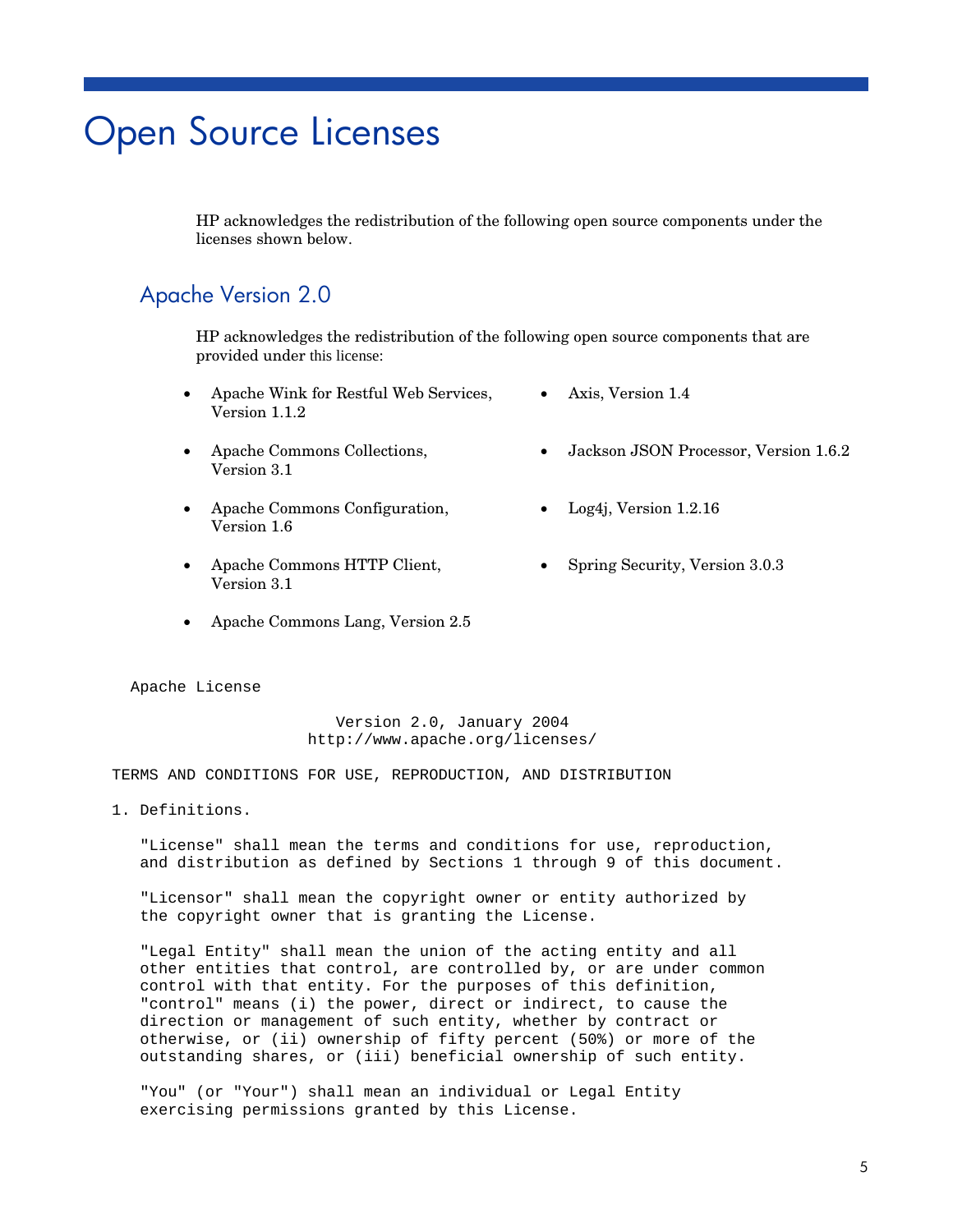"Source" form shall mean the preferred form for making modifications, including but not limited to software source code, documentation source, and configuration files.

 "Object" form shall mean any form resulting from mechanical transformation or translation of a Source form, including but not limited to compiled object code, generated documentation, and conversions to other media types.

 "Work" shall mean the work of authorship, whether in Source or Object form, made available under the License, as indicated by a copyright notice that is included in or attached to the work (an example is provided in the Appendix below).

 "Derivative Works" shall mean any work, whether in Source or Object form, that is based on (or derived from) the Work and for which the editorial revisions, annotations, elaborations, or other modifications represent, as a whole, an original work of authorship. For the purposes of this License, Derivative Works shall not include works that remain separable from, or merely link (or bind by name) to the interfaces of, the Work and Derivative Works thereof.

 "Contribution" shall mean any work of authorship, including the original version of the Work and any modifications or additions to that Work or Derivative Works thereof, that is intentionally submitted to Licensor for inclusion in the Work by the copyright owner or by an individual or Legal Entity authorized to submit on behalf of the copyright owner. For the purposes of this definition, "submitted" means any form of electronic, verbal, or written communication sent to the Licensor or its representatives, including but not limited to communication on electronic mailing lists, source code control systems, and issue tracking systems that are managed by, or on behalf of, the Licensor for the purpose of discussing and improving the Work, but excluding communication that is conspicuously marked or otherwise designated in writing by the copyright owner as "Not a Contribution."

 "Contributor" shall mean Licensor and any individual or Legal Entity on behalf of whom a Contribution has been received by Licensor and subsequently incorporated within the Work.

- 2. Grant of Copyright License. Subject to the terms and conditions of this License, each Contributor hereby grants to You a perpetual, worldwide, non-exclusive, no-charge, royalty-free, irrevocable copyright license to reproduce, prepare Derivative Works of, publicly display, publicly perform, sublicense, and distribute the Work and such Derivative Works in Source or Object form.
- 3. Grant of Patent License. Subject to the terms and conditions of this License, each Contributor hereby grants to You a perpetual, worldwide, non-exclusive, no-charge, royalty-free, irrevocable (except as stated in this section) patent license to make, have made, use, offer to sell, sell, import, and otherwise transfer the Work, where such license applies only to those patent claims licensable by such Contributor that are necessarily infringed by their Contribution(s) alone or by combination of their Contribution(s) with the Work to which such Contribution(s) was submitted. If You institute patent litigation against any entity (including a cross-claim or counterclaim in a lawsuit) alleging that the Work or a Contribution incorporated within the Work constitutes direct or contributory patent infringement, then any patent licenses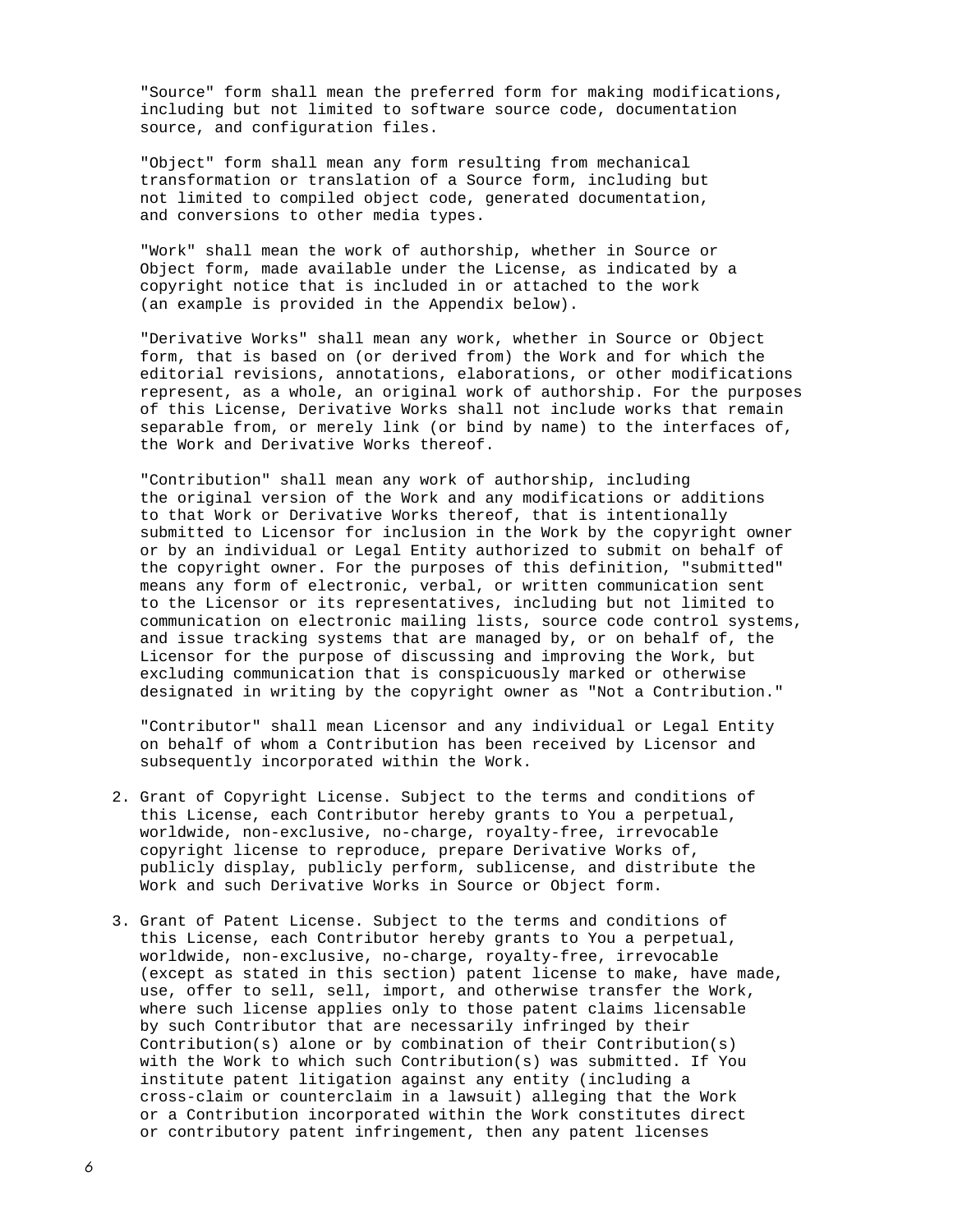granted to You under this License for that Work shall terminate as of the date such litigation is filed.

- 4. Redistribution. You may reproduce and distribute copies of the Work or Derivative Works thereof in any medium, with or without modifications, and in Source or Object form, provided that You meet the following conditions:
	- (a) You must give any other recipients of the Work or Derivative Works a copy of this License; and
	- (b) You must cause any modified files to carry prominent notices stating that You changed the files; and
	- (c) You must retain, in the Source form of any Derivative Works that You distribute, all copyright, patent, trademark, and attribution notices from the Source form of the Work, excluding those notices that do not pertain to any part of the Derivative Works; and
	- (d) If the Work includes a "NOTICE" text file as part of its distribution, then any Derivative Works that You distribute must include a readable copy of the attribution notices contained within such NOTICE file, excluding those notices that do not pertain to any part of the Derivative Works, in at least one of the following places: within a NOTICE text file distributed as part of the Derivative Works; within the Source form or documentation, if provided along with the Derivative Works; or, within a display generated by the Derivative Works, if and wherever such third-party notices normally appear. The contents of the NOTICE file are for informational purposes only and do not modify the License. You may add Your own attribution notices within Derivative Works that You distribute, alongside or as an addendum to the NOTICE text from the Work, provided that such additional attribution notices cannot be construed as modifying the License.

 You may add Your own copyright statement to Your modifications and may provide additional or different license terms and conditions for use, reproduction, or distribution of Your modifications, or for any such Derivative Works as a whole, provided Your use, reproduction, and distribution of the Work otherwise complies with the conditions stated in this License.

- 5. Submission of Contributions. Unless You explicitly state otherwise, any Contribution intentionally submitted for inclusion in the Work by You to the Licensor shall be under the terms and conditions of this License, without any additional terms or conditions. Notwithstanding the above, nothing herein shall supersede or modify the terms of any separate license agreement you may have executed with Licensor regarding such Contributions.
- 6. Trademarks. This License does not grant permission to use the trade names, trademarks, service marks, or product names of the Licensor, except as required for reasonable and customary use in describing the origin of the Work and reproducing the content of the NOTICE file.
- 7. Disclaimer of Warranty. Unless required by applicable law or agreed to in writing, Licensor provides the Work (and each Contributor provides its Contributions) on an "AS IS" BASIS,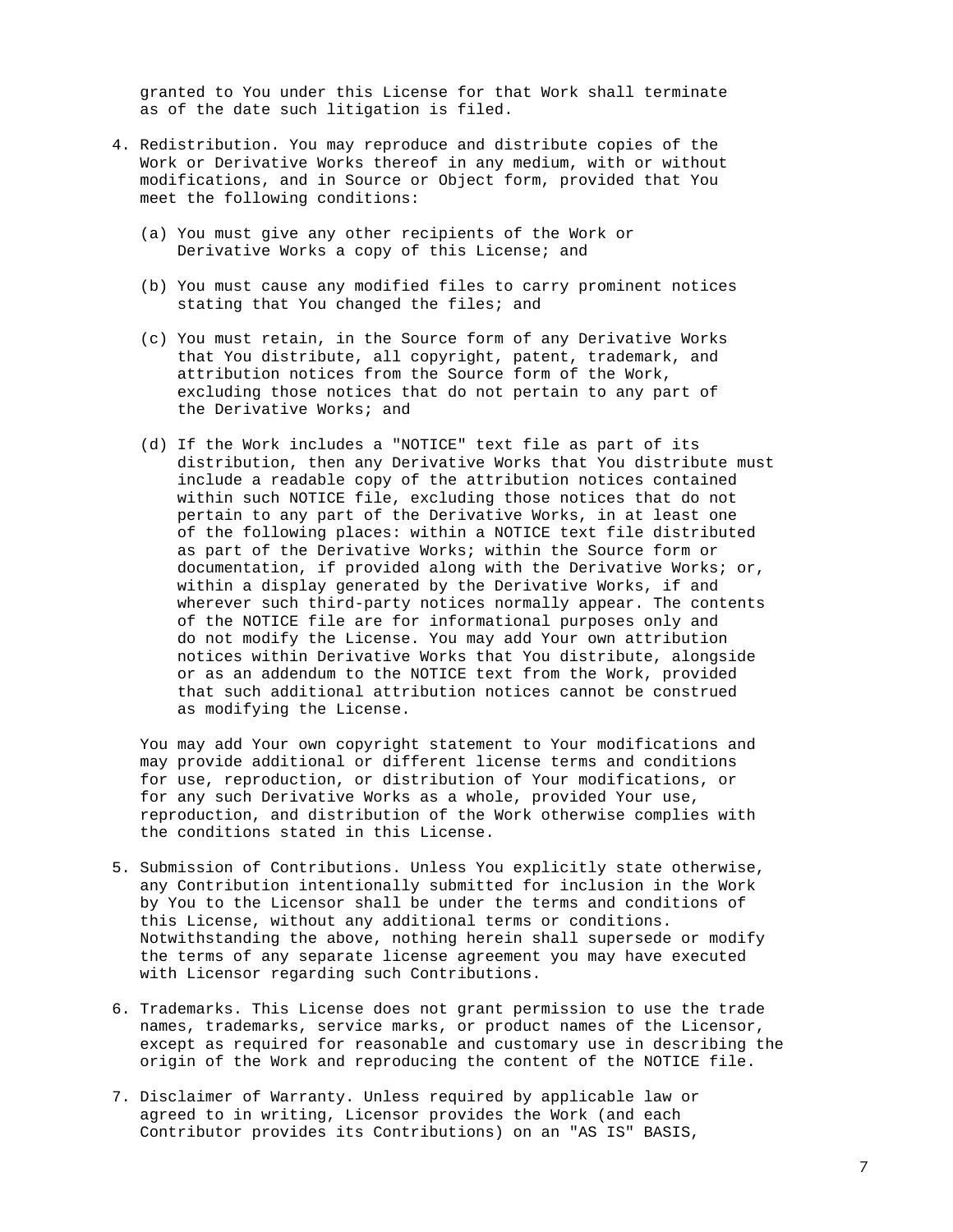WITHOUT WARRANTIES OR CONDITIONS OF ANY KIND, either express or implied, including, without limitation, any warranties or conditions of TITLE, NON-INFRINGEMENT, MERCHANTABILITY, or FITNESS FOR A PARTICULAR PURPOSE. You are solely responsible for determining the appropriateness of using or redistributing the Work and assume any risks associated with Your exercise of permissions under this License.

- 8. Limitation of Liability. In no event and under no legal theory, whether in tort (including negligence), contract, or otherwise, unless required by applicable law (such as deliberate and grossly negligent acts) or agreed to in writing, shall any Contributor be liable to You for damages, including any direct, indirect, special, incidental, or consequential damages of any character arising as a result of this License or out of the use or inability to use the Work (including but not limited to damages for loss of goodwill, work stoppage, computer failure or malfunction, or any and all other commercial damages or losses), even if such Contributor has been advised of the possibility of such damages.
- 9. Accepting Warranty or Additional Liability. While redistributing the Work or Derivative Works thereof, You may choose to offer, and charge a fee for, acceptance of support, warranty, indemnity, or other liability obligations and/or rights consistent with this License. However, in accepting such obligations, You may act only on Your own behalf and on Your sole responsibility, not on behalf of any other Contributor, and only if You agree to indemnify, defend, and hold each Contributor harmless for any liability incurred by, or claims asserted against, such Contributor by reason of your accepting any such warranty or additional liability.

END OF TERMS AND CONDITIONS

APPENDIX: How to apply the Apache License to your work.

 To apply the Apache License to your work, attach the following boilerplate notice, with the fields enclosed by brackets "[]" replaced with your own identifying information. (Don't include the brackets!) The text should be enclosed in the appropriate comment syntax for the file format. We also recommend that a file or class name and description of purpose be included on the same "printed page" as the copyright notice for easier identification within third-party archives.

Copyright [yyyy] [name of copyright owner]

 Licensed under the Apache License, Version 2.0 (the "License"); you may not use this file except in compliance with the License. You may obtain a copy of the License at

http://www.apache.org/licenses/LICENSE-2.0

 Unless required by applicable law or agreed to in writing, software distributed under the License is distributed on an "AS IS" BASIS, WITHOUT WARRANTIES OR CONDITIONS OF ANY KIND, either express or implied. See the License for the specific language governing permissions and limitations under the License.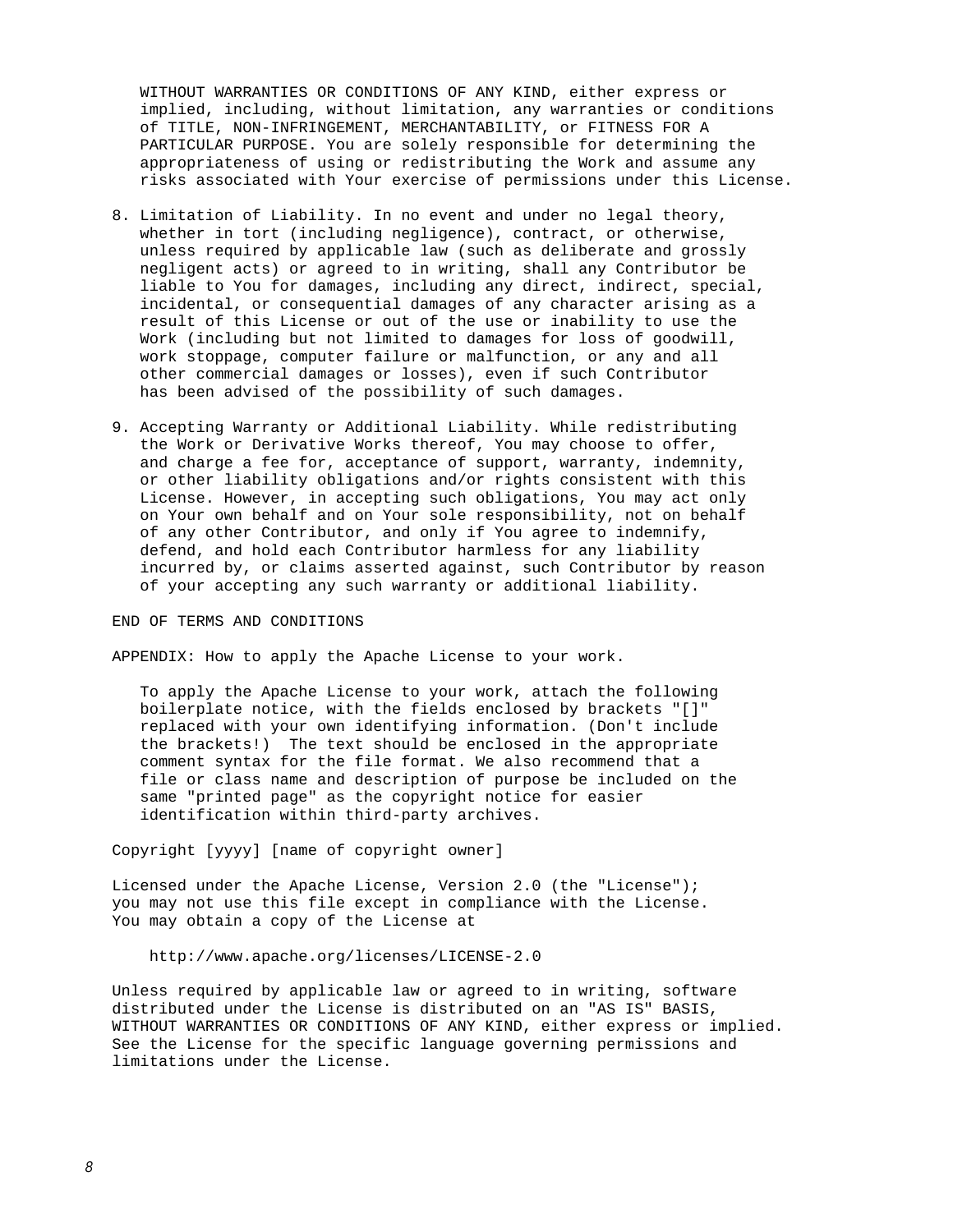## <span id="page-8-0"></span>Berkeley Software Distribution (BSD)

HP acknowledges the redistribution of the following open source components that are provided under this license:

- DOM4J, Version 1.6.1
- HyperSQL Database (HSQLDB), Version 1.8.0.7

Copyright (c) 2005-2008, The Dojo Foundation

All rights reserved.

Redistribution and use in source and binary forms, with or without modification, are permitted provided that the following conditions are met:

Redistributions of source code must retain the above copyright notice, this list of conditions and the following disclaimer.

Redistributions in binary form must reproduce the above copyright notice, this list of conditions and the following disclaimer in the documentation and/or other materials provided with the distribution.

Neither the name of the Dojo Foundation nor the names of its contributors may be used to endorse or promote products derived from this software without specific prior written permission.

THIS SOFTWARE IS PROVIDED BY THE COPYRIGHT HOLDERS AND CONTRIBUTORS "AS IS" AND ANY EXPRESS OR IMPLIED WARRANTIES, INCLUDING, BUT NOT LIMITED TO, THE IMPLIED WARRANTIES OF MERCHANTABILITY AND FITNESS FOR A PARTICULAR PURPOSE ARE DISCLAIMED. IN NO EVENT SHALL THE COPYRIGHT OWNER OR CONTRIBUTORS BE LIABLE FOR ANY DIRECT, INDIRECT, INCIDENTAL, SPECIAL, EXEMPLARY, OR CONSEQUENTIAL DAMAGES (INCLUDING, BUT NOT LIMITED TO, PROCUREMENT OF SUBSTITUTE GOODS ORSERVICES; LOSS OF USE, DATA, OR PROFITS; OR BUSINESS INTERRUPTION) HOWEVER CAUSED AND ON ANY THEORY OF LIABILITY, WHETHER IN CONTRACT, STRICT LIABILITY, OR TORT (INCLUDING NEGLIGENCE OR OTHERWISE) ARISING IN ANY WAY OUT OF THE USE OF THIS SOFTWARE, EVEN IF ADVISED OF THE POSSIBILITY OF SUCH DAMAGE.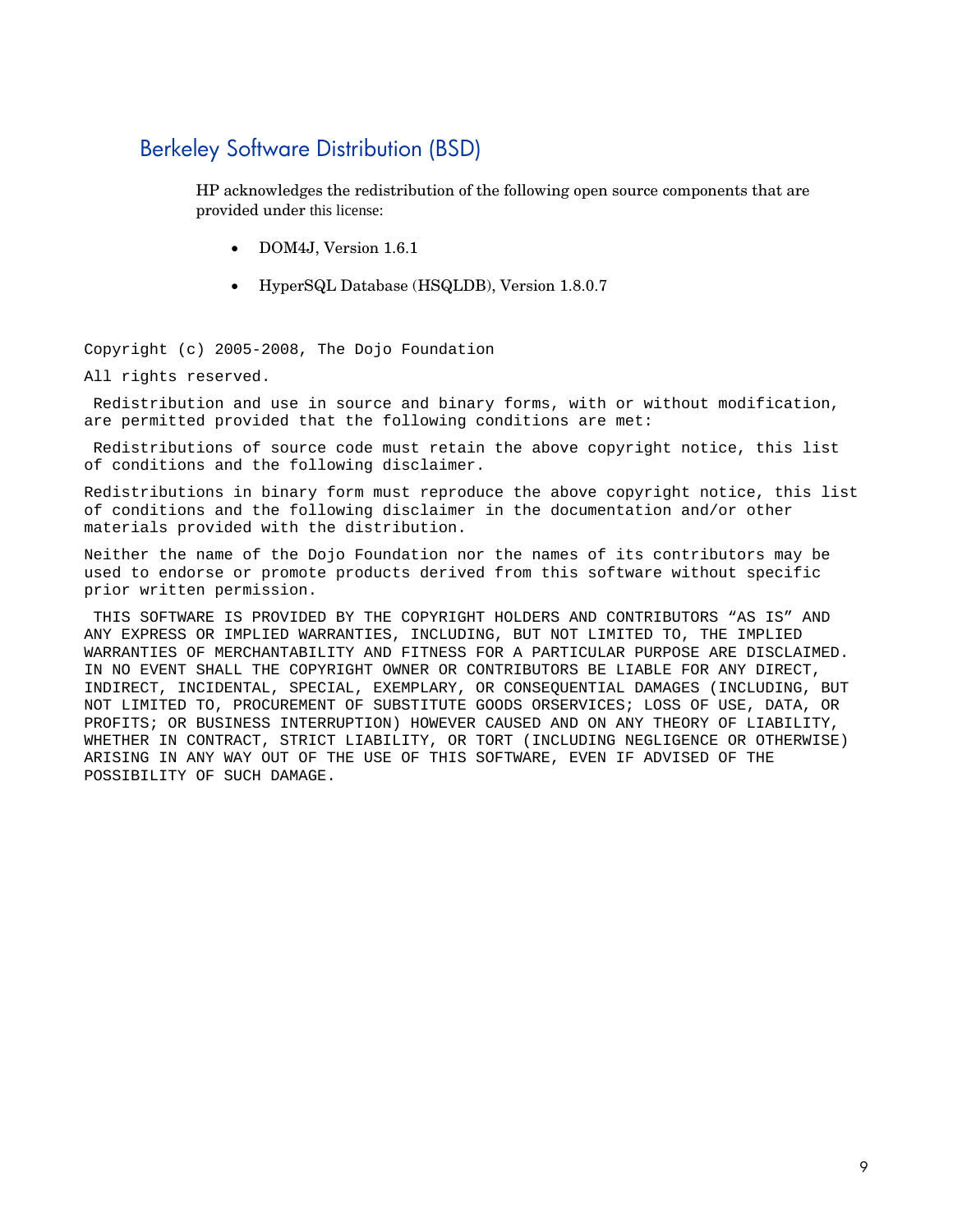## <span id="page-9-0"></span>GNU Lesser General Public License (LGPL)

HP acknowledges the redistribution of the following open source components that are provided under this license:

- Hibernate Core, Version 3.6.0
- Hibernate JPA 2.0, API 1.0.0
- Java Programming Assistant (Javassist) 3.11.0 (also licensed under Mozilla [Foundation\)](#page-16-0)

GNU Lesser General Public License Version 2.1 (LGPL v2.1)

Version 2.1, February 1999

Copyright © 1991, 1999 Free Software Foundation, Inc. 59 Temple Place, Suite 330, Boston, MA 02111-1307 USA

Everyone is permitted to copy and distribute verbatim copies of this license document, but changing it is not allowed.

[This is the first released version of the Lesser GPL. It also counts as the successor of the GNU Library Public License, version 2, hence the version number 2.1.]

Preamble

The licenses for most software are designed to take away your freedom to share and change it. By contrast, the GNU General Public Licenses are intended to guarantee your freedom to share and change free software--to make sure the software is free for all its users.

This license, the Lesser General Public License, applies to some specially designated software packages--typically libraries--of the Free Software Foundation and other authors who decide to use it. You can use it too, but we suggest you first think carefully about whether this license or the ordinary General Public License is the better strategy to use in any particular case, based on the explanations below.

When we speak of free software, we are referring to freedom of use, not price. Our General Public Licenses are designed to make sure that you have the freedom to distribute copies of free software (and charge for this service if you wish); that you receive source code or can get it if you want it; that you can change the software and use pieces of it in new free programs; and that you are informed that you can do these things.

To protect your rights, we need to make restrictions that forbid distributors to deny you these rights or to ask you to surrender these rights. These restrictions translate to certain responsibilities for you if you distribute copies of the library or if you modify it.

For example, if you distribute copies of the library, whether gratis or for a fee, you must give the recipients all the rights that we gave you. You must make sure that they, too, receive or can get the source code. If you link other code with the library, you must provide complete object files to the recipients, so that they can relink them with the library after making changes to the library and recompiling it. And you must show them these terms so they know their rights.

We protect your rights with a two-step method: (1) we copyright the library, and (2) we offer you this license, which gives you legal permission to copy, distribute and/or modify the library.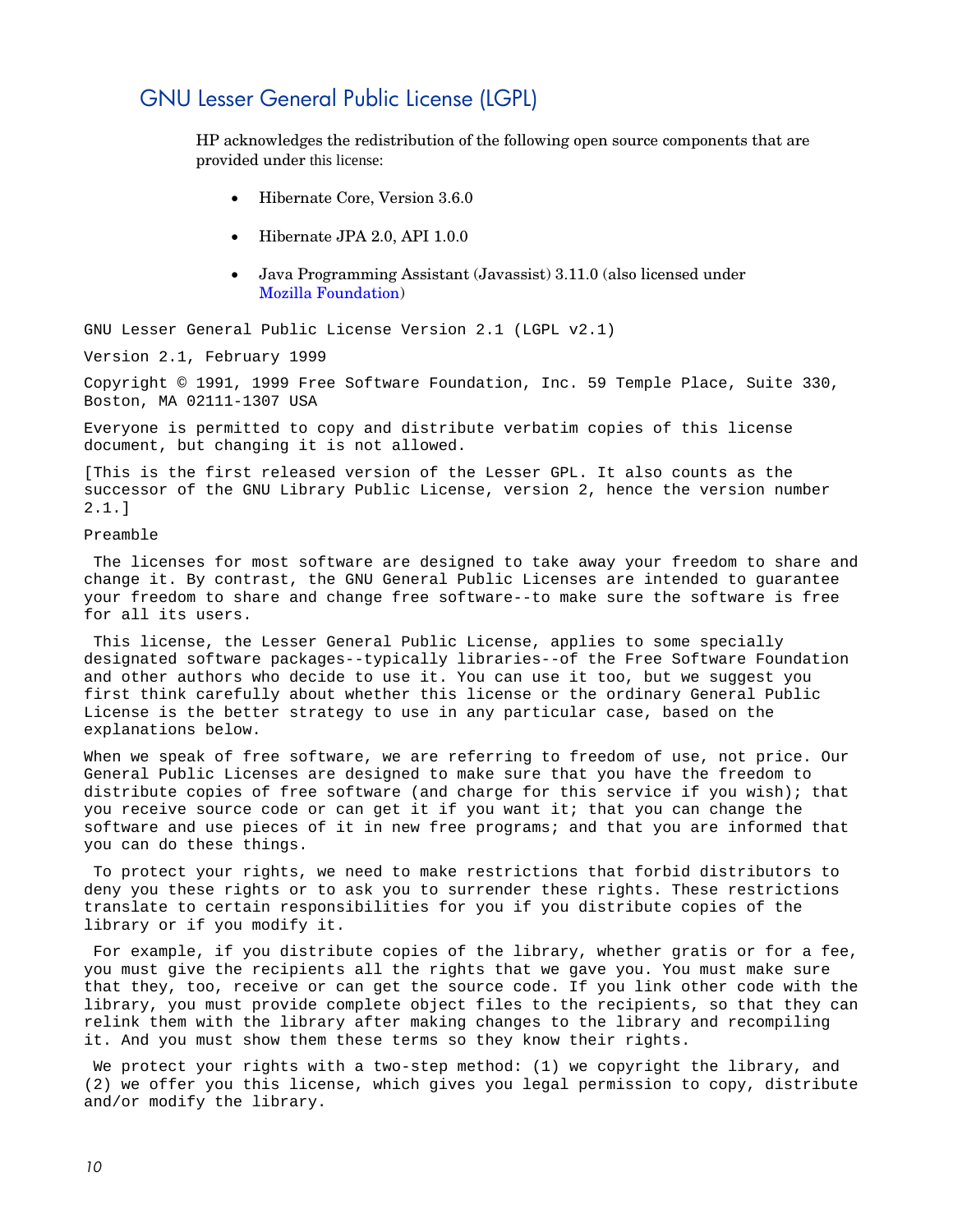To protect each distributor, we want to make it very clear that there is no warranty for the free library. Also, if the library is modified by someone else and passed on, the recipients should know that what they have is not the original version, so that the original author's reputation will not be affected by problems that might be introduced by others.

Finally, software patents pose a constant threat to the existence of any free program. We wish to make sure that a company cannot effectively restrict the users of a free program by obtaining a restrictive license from a patent holder. Therefore, we insist that any patent license obtained for a version of the library must be consistent with the full freedom of use specified in this license.

Most GNU software, including some libraries, is covered by the ordinary GNU General Public License. This license, the GNU Lesser General Public License, applies to certain designated libraries, and is quite different from the ordinary General Public License. We use this license for certain libraries in order to permit linking those libraries into non-free programs.

When a program is linked with a library, whether statically or using a shared library, the combination of the two is legally speaking a combined work, a derivative of the original library. The ordinary General Public License therefore permits such linking only if the entire combination fits its criteria of freedom. The Lesser General Public License permits more lax criteria for linking other code with the library.

We call this license the "Lesser" General Public License because it does Less to protect the user's freedom than the ordinary General Public License. It also provides other free software developers Less of an advantage over competing nonfree programs. These disadvantages are the reason we use the ordinary General Public License for many libraries. However, the Lesser license provides advantages in certain special circumstances.

For example, on rare occasions, there may be a special need to encourage the widest possible use of a certain library, so that it becomes a de-facto standard. To achieve this, non-free programs must be allowed to use the library. A more frequent case is that a free library does the same job as widely used non-free libraries. In this case, there is little to gain by limiting the free library to free software only, so we use the Lesser General Public License.

In other cases, permission to use a particular library in non-free programs enables a greater number of people to use a large body of free software. For example, permission to use the GNU C Library in non-free programs enables many more people to use the whole GNU operating system, as well as its variant, the GNU/Linux operating system.

Although the Lesser General Public License is Less protective of the users' freedom, it does ensure that the user of a program that is linked with the Library has the freedom and the wherewithal to run that program using a modified version of the Library.

The precise terms and conditions for copying, distribution and modification follow. Pay close attention to the difference between a "work based on the library" and a "work that uses the library". The former contains code derived from the library, whereas the latter must be combined with the library in order to run.

GNU LESSER GENERAL PUBLIC LICENSE

TERMS AND CONDITIONS FOR COPYING, DISTRIBUTION AND MODIFICATION

This License Agreement applies to any software library or other program which contains a notice placed by the copyright holder or other authorized party saying it may be distributed under the terms of this Lesser General Public License (also called "this License"). Each licensee is addressed as "you".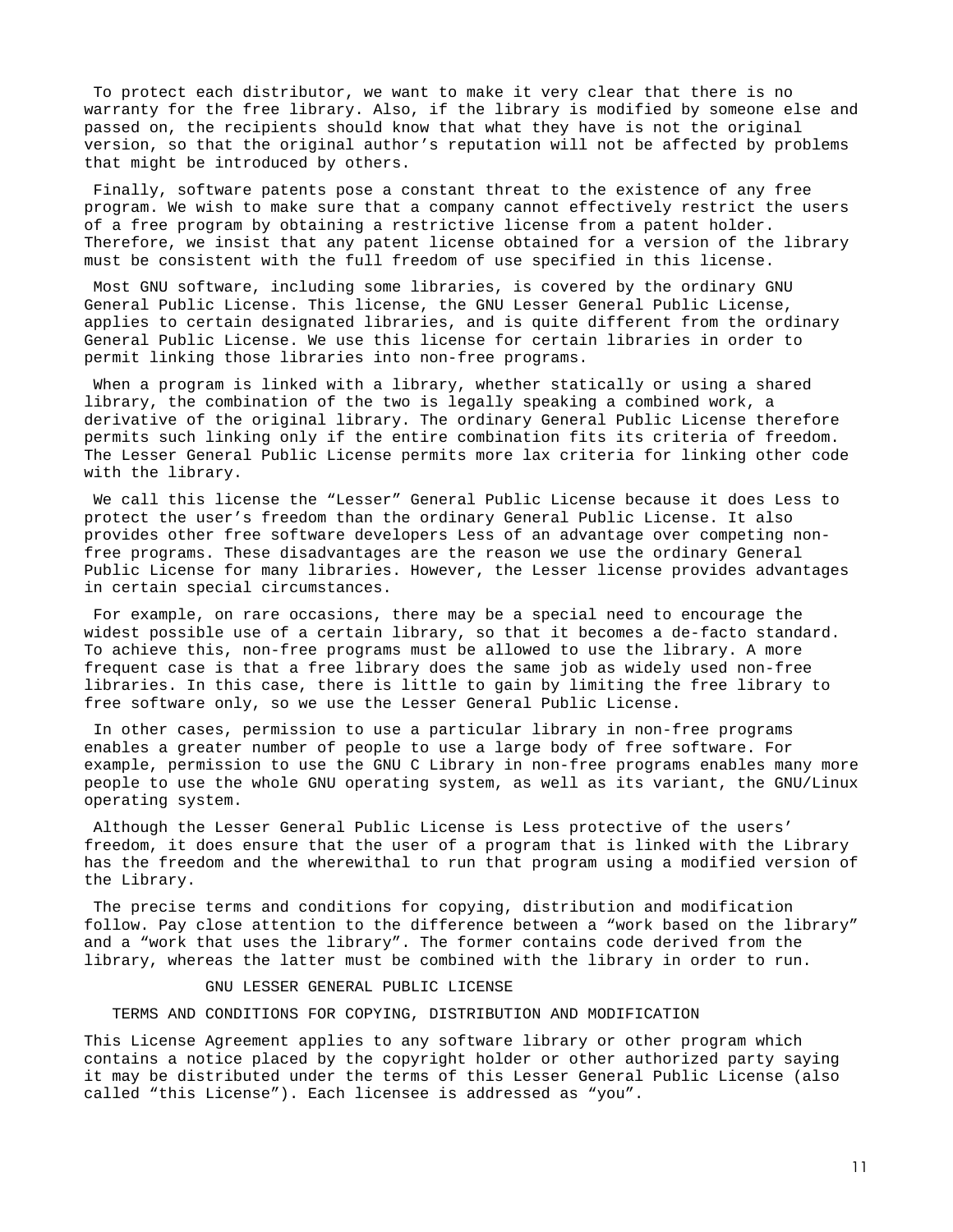A "library" means a collection of software functions and/or data prepared so as to be conveniently linked with application programs (which use some of those functions and data) to form executables.

The "Library", below, refers to any such software library or work which has been distributed under these terms. A "work based on the Library" means either the Library or any derivative work under copyright law: that is to say, a work containing the Library or a portion of it, either verbatim or with modifications and/or translated straightforwardly into another language. (Hereinafter, translation is included without limitation in the term "modification".)

"Source code" for a work means the preferred form of the work for making modifications to it. For a library, complete source code means all the source code for all modules it contains, plus any associated interface definition files, plus the scripts used to control compilation and installation of the library.

Activities other than copying, distribution and modification are not covered by this License; they are outside its scope. The act of running a program using the Library is not restricted, and output from such a program is covered only if its contents constitute a work based on the Library (independent of the use of the Library in a tool for writing it). Whether that is true depends on what the Library does and what the program that uses the Library does.

You may copy and distribute verbatim copies of the Library's complete source code as you receive it, in any medium, provided that you conspicuously and appropriately publish on each copy an appropriate copyright notice and disclaimer of warranty; keep intact all the notices that refer to this License and to the absence of any warranty; and distribute a copy of this License along with the Library.

You may charge a fee for the physical act of transferring a copy, and you may at your option offer warranty protection in exchange for a fee.

You may modify your copy or copies of the Library or any portion of it, thus forming a work based on the Library, and copy and distribute such modifications or work under the terms of Section 1 above, provided that you also meet all of these conditions:

The modified work must itself be a software library.

You must cause the files modified to carry prominent notices stating that you changed the files and the date of any change.

You must cause the whole of the work to be licensed at no charge to all third parties under the terms of this License.

If a facility in the modified Library refers to a function or a table of data to be supplied by an application program that uses the facility, other than as an argument passed when the facility is invoked, then you must make a good faith effort to ensure that, in the event an application does not supply such function or table, the facility still operates, and performs whatever part of its purpose remains meaningful.

(For example, a function in a library to compute square roots has a purpose that is entirely well-defined independent of the application. Therefore, Subsection 2d requires that any application-supplied function or table used by this function must be optional: if the application does not supply it, the square root function must still compute square roots.)

These requirements apply to the modified work as a whole. If identifiable sections of that work are not derived from the Library, and can be reasonably considered independent and separate works in themselves, then this License, and its terms, do not apply to those sections when you distribute them as separate works. But when you distribute the same sections as part of a whole which is a work based on the Library, the distribution of the whole must be on the terms of this License, whose permissions for other licensees extend to the entire whole, and thus to each and every part regardless of who wrote it.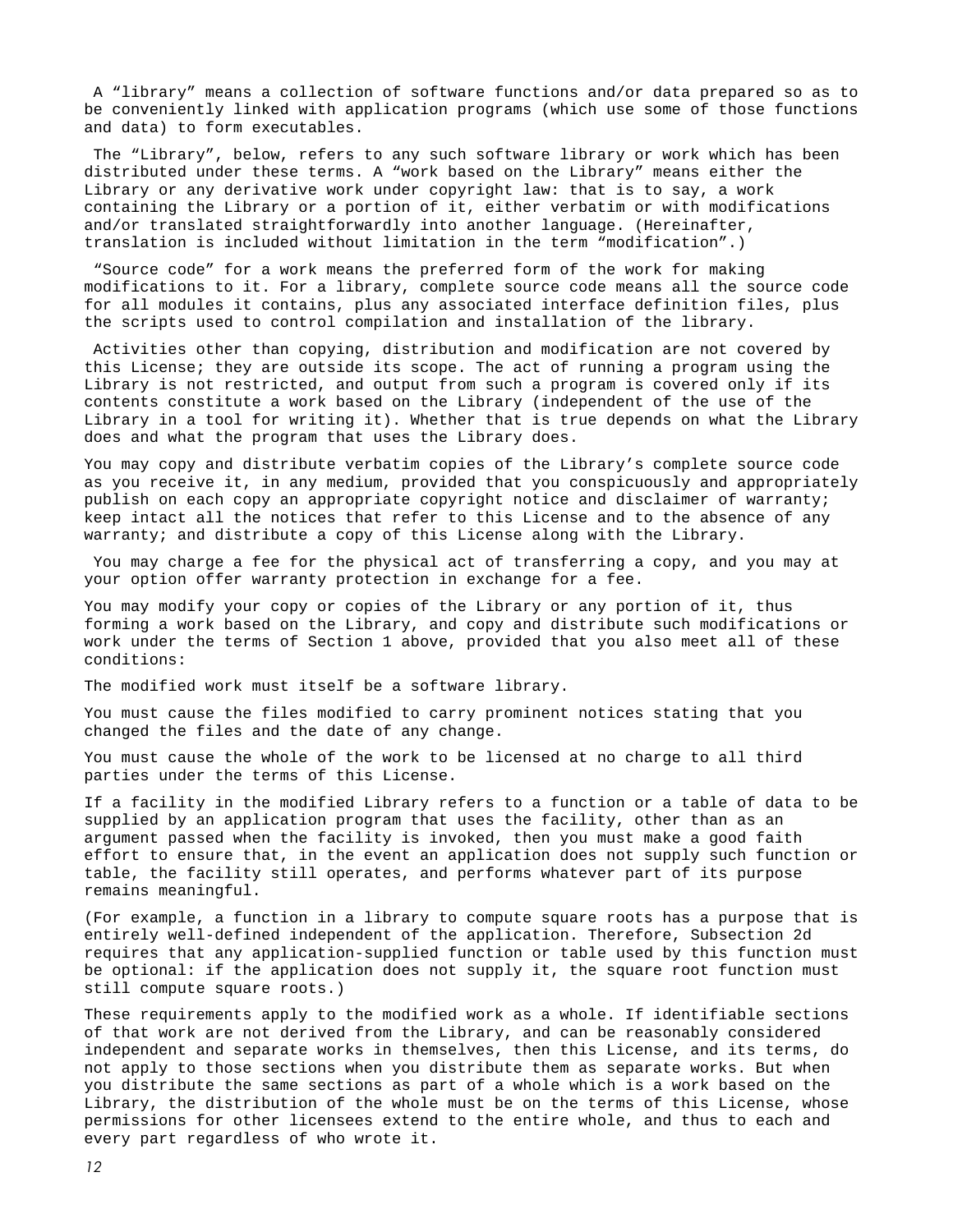Thus, it is not the intent of this section to claim rights or contest your rights to work written entirely by you; rather, the intent is to exercise the right to control the distribution of derivative or collective works based on the Library.

In addition, mere aggregation of another work not based on the Library with the Library (or with a work based on the Library) on a volume of a storage or distribution medium does not bring the other work under the scope of this License.

You may opt to apply the terms of the ordinary GNU General Public License instead of this License to a given copy of the Library. To do this, you must alter all the notices that refer to this License, so that they refer to the ordinary GNU General Public License, version 2, instead of to this License. (If a newer version than version 2 of the ordinary GNU General Public License has appeared, then you can specify that version instead if you wish.) Do not make any other change in these notices.

Once this change is made in a given copy, it is irreversible for that copy, so the ordinary GNU General Public License applies to all subsequent copies and derivative works made from that copy.

This option is useful when you wish to copy part of the code of the Library into a program that is not a library.

You may copy and distribute the Library (or a portion or derivative of it, under Section 2) in object code or executable form under the terms of Sections 1 and 2 above provided that you accompany it with the complete corresponding machinereadable source code, which must be distributed under the terms of Sections 1 and 2 above on a medium customarily used for software interchange.

If distribution of object code is made by offering access to copy from a designated place, then offering equivalent access to copy the source code from the same place satisfies the requirement to distribute the source code, even though third parties are not compelled to copy the source along with the object code.

A program that contains no derivative of any portion of the Library, but is designed to work with the Library by being compiled or linked with it, is called a "work that uses the Library". Such a work, in isolation, is not a derivative work of the Library, and therefore falls outside the scope of this License.

However, linking a "work that uses the Library" with the Library creates an executable that is a derivative of the Library (because it contains portions of the Library), rather than a "work that uses the library". The executable is therefore covered by this License. Section 6 states terms for distribution of such executables.

When a "work that uses the Library" uses material from a header file that is part of the Library, the object code for the work may be a derivative work of the Library even though the source code is not. Whether this is true is especially significant if the work can be linked without the Library, or if the work is itself a library. The threshold for this to be true is not precisely defined by law.

If such an object file uses only numerical parameters, data structure layouts and accessors, and small macros and small inline functions (ten lines or less in length), then the use of the object file is unrestricted, regardless of whether it is legally a derivative work. (Executables containing this object code plus portions of the Library will still fall under Section 6.)

Otherwise, if the work is a derivative of the Library, you may distribute the object code for the work under the terms of Section 6. Any executables containing that work also fall under Section 6, whether or not they are linked directly with the Library itself.

As an exception to the Sections above, you may also combine or link a "work that uses the Library" with the Library to produce a work containing portions of the Library, and distribute that work under terms of your choice, provided that the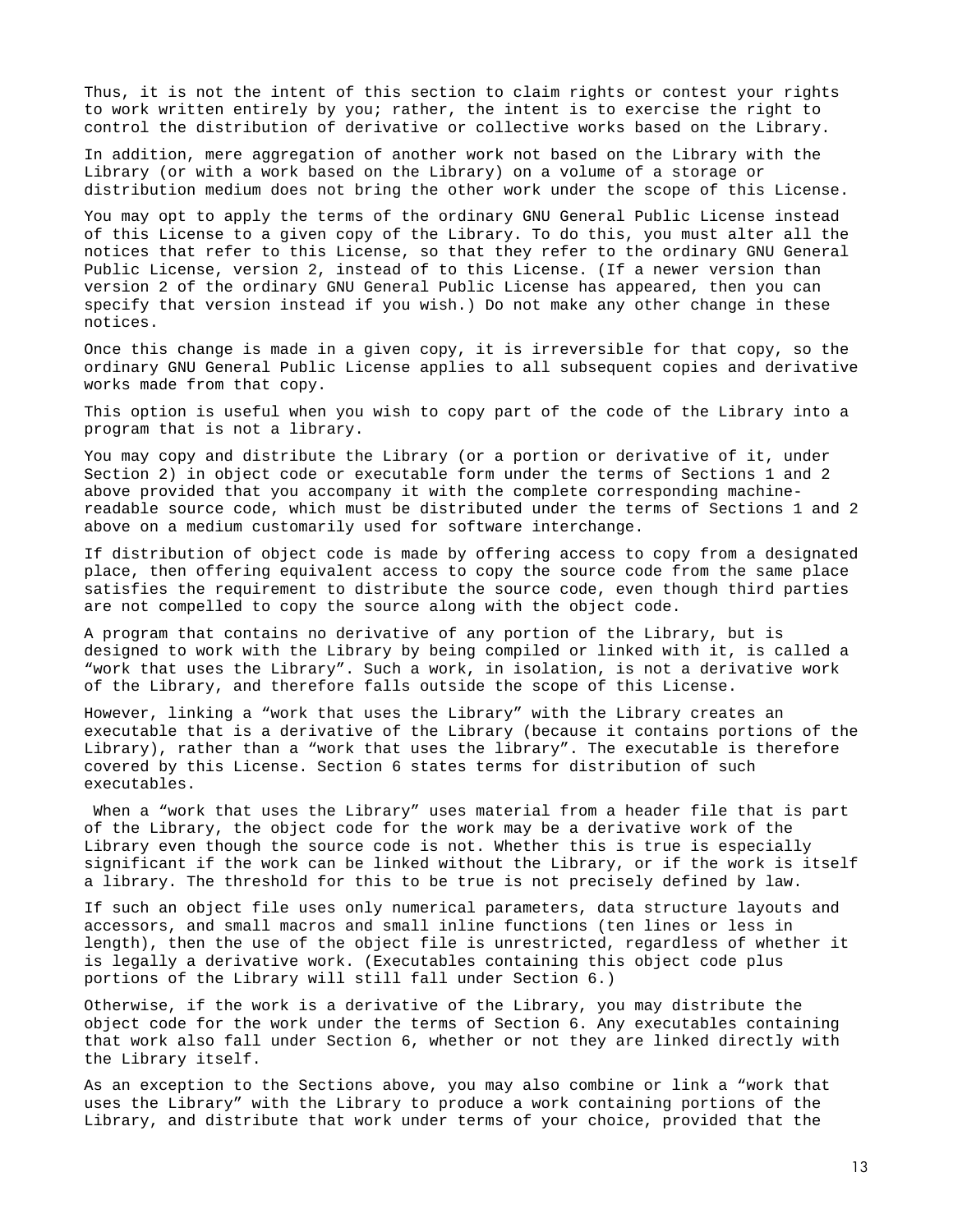terms permit modification of the work for the customer's own use and reverse engineering for debugging such modifications.

You must give prominent notice with each copy of the work that the Library is used in it and that the Library and its use are covered by this License. You must supply a copy of this License. If the work during execution displays copyright notices, you must include the copyright notice for the Library among them, as well as a reference directing the user to the copy of this License. Also, you must do one of these things:

Accompany the work with the complete corresponding machine-readable source code for the Library including whatever changes were used in the work (which must be distributed under Sections 1 and 2 above); and, if the work is an executable linked with the Library, with the complete machine-readable "work that uses the Library", as object code and/or source code, so that the user can modify the Library and then relink to produce a modified executable containing the modified Library. (It is understood that the user who changes the contents of definitions files in the Library will not necessarily be able to recompile the application to use the modified definitions.)

Use a suitable shared library mechanism for linking with the Library. A suitable mechanism is one that (1) uses at run time a copy of the library already present on the user's computer system, rather than copying library functions into the executable, and (2) will operate properly with a modified version of the library, if the user installs one, as long as the modified version is interface-compatible with the version that the work was made with.

Accompany the work with a written offer, valid for at least three years, to give the same user the materials specified in Subsection 6a, above, for a charge no more than the cost of performing this distribution.

If distribution of the work is made by offering access to copy from a designated place, offer equivalent access to copy the above specified materials from the same place.

Verify that the user has already received a copy of these materials or that you have already sent this user a copy.

For an executable, the required form of the "work that uses the Library" must include any data and utility programs needed for reproducing the executable from it. However, as a special exception, the materials to be distributed need not include anything that is normally distributed (in either source or binary form) with the major components (compiler, kernel, and so on) of the operating system on which the executable runs, unless that component itself accompanies the executable.

It may happen that this requirement contradicts the license restrictions of other proprietary libraries that do not normally accompany the operating system. Such a contradiction means you cannot use both them and the Library together in an executable that you distribute.

You may place library facilities that are a work based on the Library side-by-side in a single library together with other library facilities not covered by this License, and distribute such a combined library, provided that the separate distribution of the work based on the Library and of the other library facilities is otherwise permitted, and provided that you do these two things:

Accompany the combined library with a copy of the same work based on the Library, uncombined with any other library facilities. This must be distributed under the terms of the Sections above.

Give prominent notice with the combined library of the fact that part of it is a work based on the Library, and explaining where to find the accompanying uncombined form of the same work.

You may not copy, modify, sublicense, link with, or distribute the Library except as expressly provided under this License. Any attempt otherwise to copy, modify,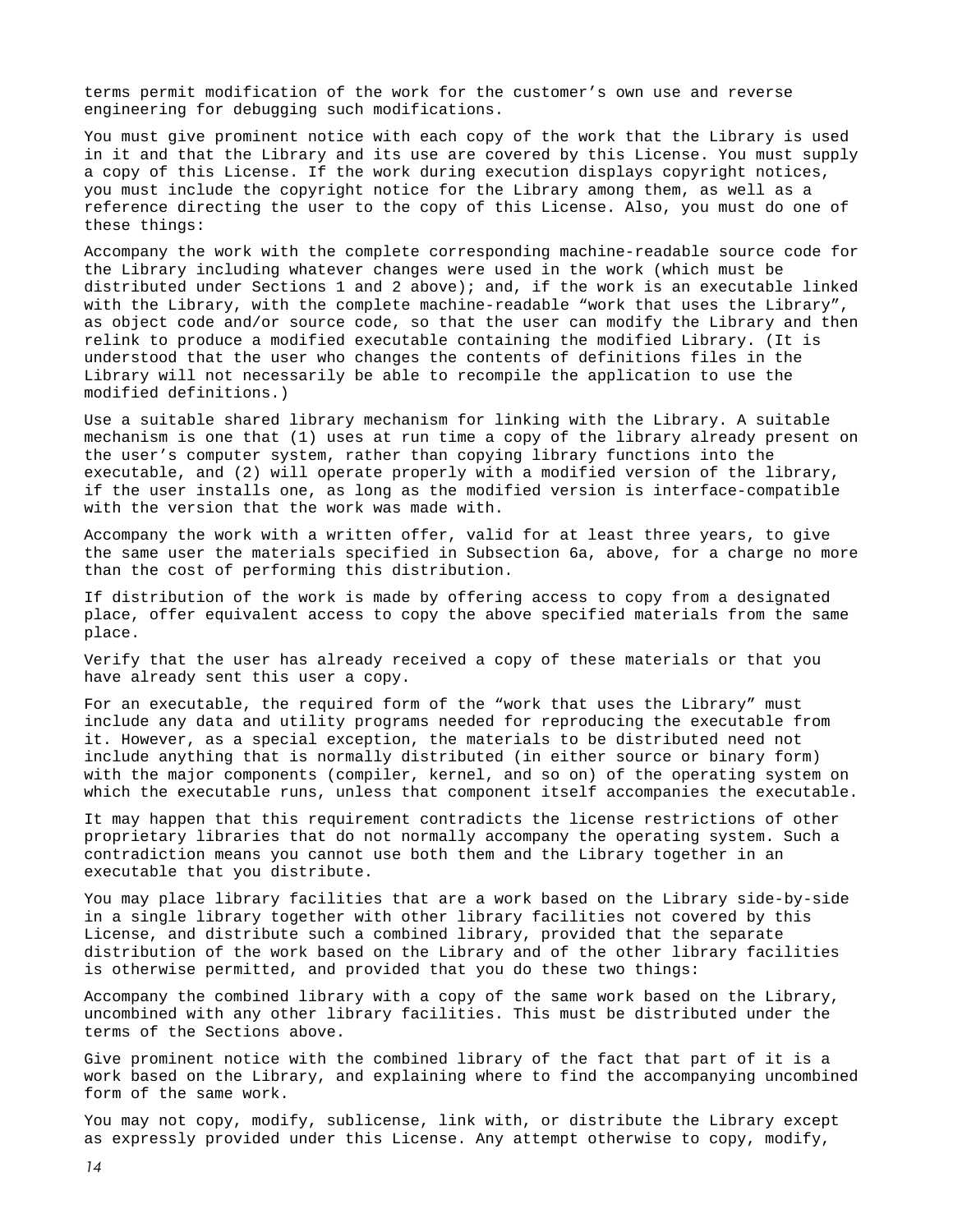sublicense, link with, or distribute the Library is void, and will automatically terminate your rights under this License. However, parties who have received copies, or rights, from you under this License will not have their licenses terminated so long as such parties remain in full compliance.

You are not required to accept this License, since you have not signed it. However, nothing else grants you permission to modify or distribute the Library or its derivative works. These actions are prohibited by law if you do not accept this License. Therefore, by modifying or distributing the Library (or any work based on the Library), you indicate your acceptance of this License to do so, and all its terms and conditions for copying, distributing or modifying the Library or works based on it.

Each time you redistribute the Library (or any work based on the Library), the recipient automatically receives a license from the original licensor to copy, distribute, link with or modify the Library subject to these terms and conditions. You may not impose any further restrictions on the recipients' exercise of the rights granted herein. You are not responsible for enforcing compliance by third parties with this License.

If, as a consequence of a court judgment or allegation of patent infringement or for any other reason (not limited to patent issues), conditions are imposed on you (whether by court order, agreement or otherwise) that contradict the conditions of this License, they do not excuse you from the conditions of this License. If you cannot distribute so as to satisfy simultaneously your obligations under this License and any other pertinent obligations, then as a consequence you may not distribute the Library at all. For example, if a patent license would not permit royalty-free redistribution of the Library by all those who receive copies directly or indirectly through you, then the only way you could satisfy both it and this License would be to refrain entirely from distribution of the Library.

If any portion of this section is held invalid or unenforceable under any particular circumstance, the balance of the section is intended to apply, and the section as a whole is intended to apply in other circumstances.

It is not the purpose of this section to induce you to infringe any patents or other property right claims or to contest validity of any such claims; this section has the sole purpose of protecting the integrity of the free software distribution system which is implemented by public license practices. Many people have made generous contributions to the wide range of software distributed through that system in reliance on consistent application of that system; it is up to the author/donor to decide if he or she is willing to distribute software through any other system and a licensee cannot impose that choice.

This section is intended to make thoroughly clear what is believed to be a consequence of the rest of this License.

If the distribution and/or use of the Library is restricted in certain countries either by patents or by copyrighted interfaces, the original copyright holder who places the Library under this License may add an explicit geographical distribution limitation excluding those countries, so that distribution is permitted only in or among countries not thus excluded. In such case, this License incorporates the limitation as if written in the body of this License.

The Free Software Foundation may publish revised and/or new versions of the Lesser General Public License from time to time. Such new versions will be similar in spirit to the present version, but may differ in detail to address new problems or concerns.

Each version is given a distinguishing version number. If the Library specifies a version number of this License which applies to it and "any later version", you have the option of following the terms and conditions either of that version or of any later version published by the Free Software Foundation. If the Library does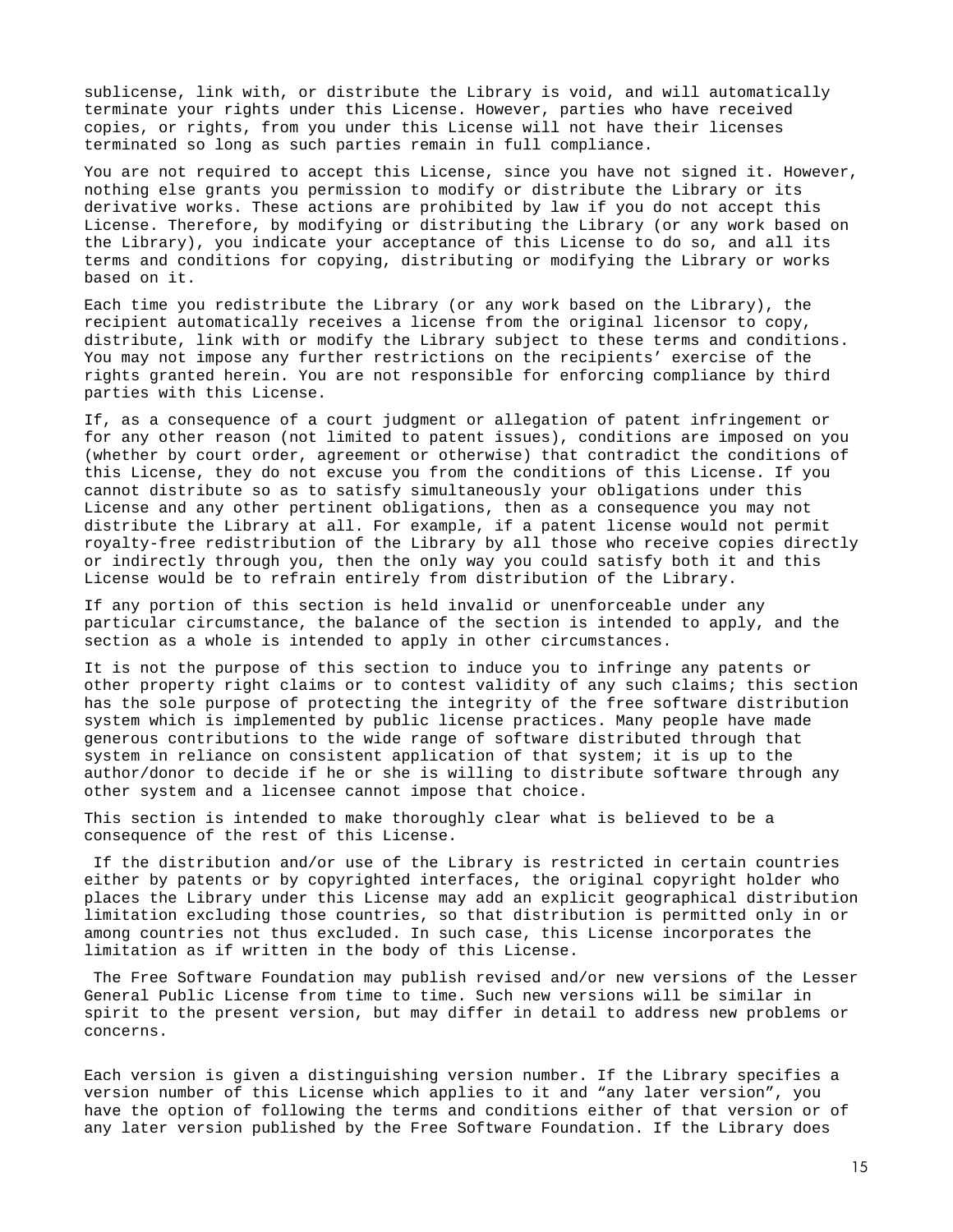not specify a license version number, you may choose any version ever published by the Free Software Foundation.

If you wish to incorporate parts of the Library into other free programs whose distribution conditions are incompatible with these, write to the author to ask for permission. For software which is copyrighted by the Free Software Foundation, write to the Free Software Foundation; we sometimes make exceptions for this. Our decision will be guided by the two goals of preserving the free status of all derivatives of our free software and of promoting the sharing and reuse of software generally.

#### NO WARRANTY

BECAUSE THE LIBRARY IS LICENSED FREE OF CHARGE, THERE IS NO WARRANTY FOR THE LIBRARY, TO THE EXTENT PERMITTED BY APPLICABLE LAW. EXCEPT WHEN OTHERWISE STATED IN WRITING THE COPYRIGHT HOLDERS AND/OR OTHER PARTIES PROVIDE THE LIBRARY "AS IS" WITHOUT WARRANTY OF ANY KIND, EITHER EXPRESSED OR IMPLIED, INCLUDING, BUT NOT LIMITED TO, THE IMPLIED WARRANTIES OF MERCHANTABILITY AND FITNESS FOR A PARTICULAR PURPOSE. THE ENTIRE RISK AS TO THE QUALITY AND PERFORMANCE OF THE LIBRARY IS WITH YOU. SHOULD THE LIBRARY PROVE DEFECTIVE, YOU ASSUME THE COST OF ALL NECESSARY SERVICING, REPAIR OR CORRECTION.

IN NO EVENT UNLESS REQUIRED BY APPLICABLE LAW OR AGREED TO IN WRITING WILL ANY COPYRIGHT HOLDER, OR ANY OTHER PARTY WHO MAY MODIFY AND/OR REDISTRIBUTE THE LIBRARY AS PERMITTED ABOVE, BE LIABLE TO YOU FOR DAMAGES, INCLUDING ANY GENERAL, SPECIAL, INCIDENTAL OR CONSEQUENTIAL DAMAGES ARISING OUT OF THE USE OR INABILITY TO USE THE LIBRARY (INCLUDING BUT NOT LIMITED TO LOSS OF DATA OR DATA BEING RENDERED INACCURATE OR LOSSES SUSTAINED BY YOU OR THIRD PARTIES OR A FAILURE OF THE LIBRARY TO OPERATE WITH ANY OTHER SOFTWARE), EVEN IF SUCH HOLDER OR OTHER PARTY HAS BEEN ADVISED OF THE POSSIBILITY OF SUCH DAMAGES.

#### END OF TERMS AND CONDITIONS

How to Apply These Terms to Your New Libraries

If you develop a new library, and you want it to be of the greatest possible use to the public, we recommend making it free software that everyone can redistribute and change. You can do so by permitting redistribution under these terms (or, alternatively, under the terms of the ordinary General Public License).

To apply these terms, attach the following notices to the library. It is safest to attach them to the start of each source file to most effectively convey the exclusion of warranty; and each file should have at least the "copyright" line and a pointer to where the full notice is found.

<one line to give the library's name and a brief idea of what it does.>

Copyright © <year> <name of author>

This library is free software; you can redistribute it and/or modify it under the terms of the GNU Lesser General Public License as published by the Free Software Foundation; either version 2.1 of the License, or (at your option) any later version.

This library is distributed in the hope that it will be useful, but WITHOUT ANY WARRANTY; without even the implied warranty of MERCHANTABILITY or FITNESS FOR A PARTICULAR PURPOSE. See the GNU

Lesser General Public License for more details.

You should have received a copy of the GNU Lesser General Public License along with this library; if not, write to the Free Software Foundation, Inc., 59 Temple Place, Suite 330, Boston, MA 02111-1307 USA

Also add information on how to contact you by electronic and paper mail.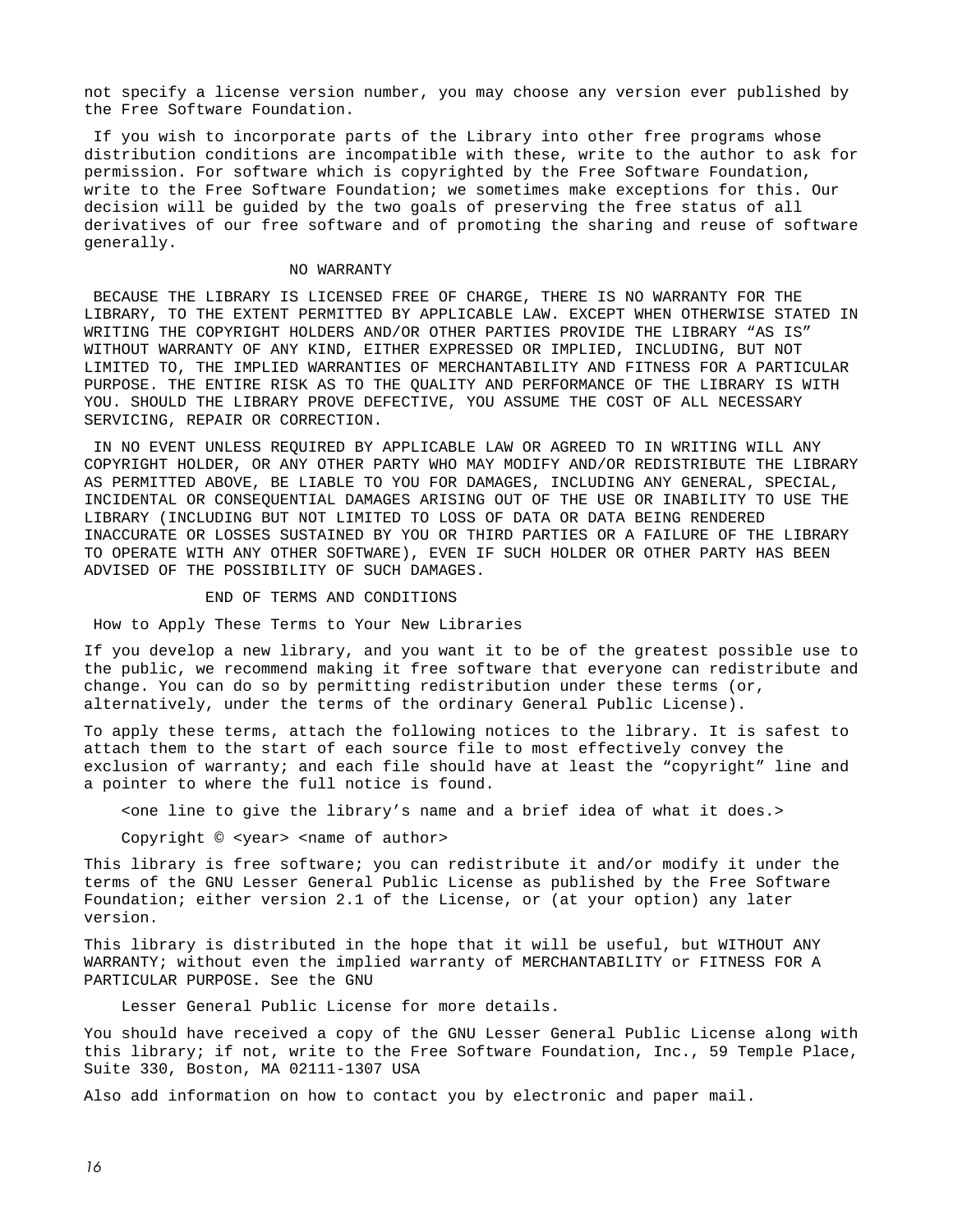You should also get your employer (if you work as a programmer) or your school, if any, to sign a "copyright disclaimer" for the library, if necessary. Here is a sample; alter the names: Yoyodyne, Inc., hereby disclaims all copyright interest in the library 'Frob' (a library for tweaking knobs) written by James Random Hacker. <signature of Thy Coon>, 1 April 1990 Thy Coon, President of Vice That's all there is to it!

## <span id="page-16-0"></span>Mozilla Foundation

HP acknowledges the redistribution of the following open source components that are provided under this license:

• Java Programming Assistant (Javassist) 3.11.0 (also licensed under [GNU](#page-9-0)  [Lesser General Public License \(LGPL](#page-9-0)*)*)

Mozilla Public License Version 1.1

1. Definitions.

1.0.1. "Commercial Use" means distribution or otherwise making the Covered Code available to a third party.

1.1. "Contributor" means each entity that creates or contributes to the creation of Modifications.

1.2. "Contributor Version" means the combination of the Original Code, prior Modifications used by a Contributor, and the Modifications made by that particular Contributor.

1.3. "Covered Code" means the Original Code or Modifications or the combination of the Original Code and Modifications, in each case including portions thereof.

1.4. "Electronic Distribution Mechanism" means a mechanism generally accepted in the software development community for the electronic transfer of data.

1.5. "Executable" means Covered Code in any form other than Source Code.

1.6. "Initial Developer" means the individual or entity identified as the Initial Developer in the Source Code notice required by Exhibit A.

1.7. "Larger Work" means a work which combines Covered Code or portions thereof with code not governed by the terms of this License.

1.8. "License" means this document.

1.8.1. "Licensable" means having the right to grant, to the maximum extent possible, whether at the time of the initial grant or subsequently acquired, any and all of the rights conveyed herein.

1.9. "Modifications" means any addition to or deletion from the substance or structure of either the Original Code or any previous Modifications. When Covered Code is released as a series of files, a Modification is:

Any addition to or deletion from the contents of a file containing Original Code or previous Modifications.

Any new file that contains any part of the Original Code or previous Modifications.

1.10. "Original Code" means Source Code of computer software code which is described in the Source Code notice required by Exhibit A as Original Code, and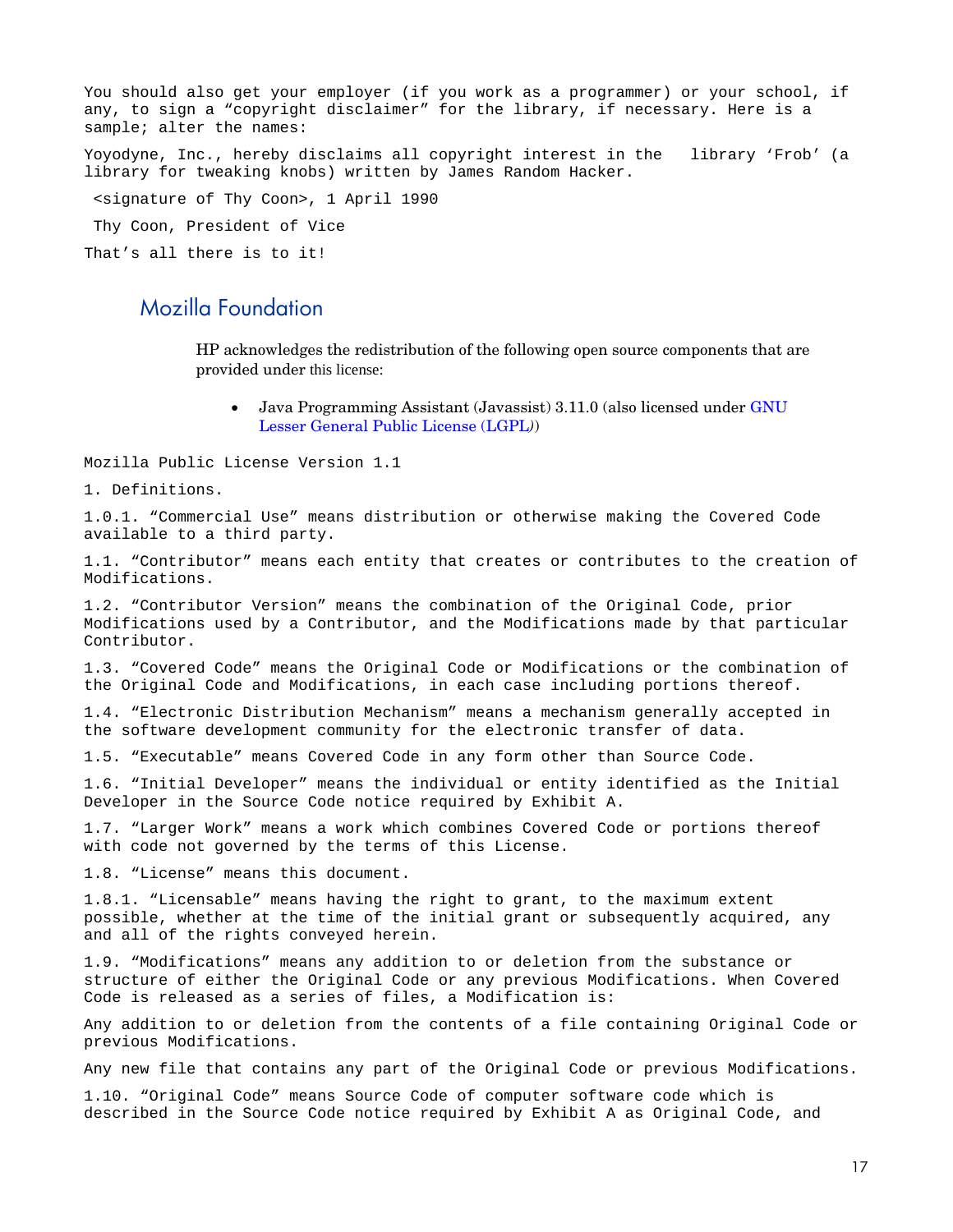which, at the time of its release under this License is not already Covered Code governed by this License.

1.10.1. "Patent Claims" means any patent claims), now owned or hereafter acquired, including without limitation, method, process, and apparatus claims, in any patent Licensable by grantor.

1.11. "Source Code" means the preferred form of the Covered Code for making modifications to it, including all modules it contains, plus any associated interface definition files, scripts used to control compilation and installation of an Executable, or source code differential comparisons against either the Original Code or another well known, available Covered Code of the Contributor's choice. The Source Code can be in a compressed or archival form, provided the appropriate decompression or de-archiving software is widely available for no charge.

1.12. "You" (or "Your") means an individual or a legal entity exercising rights under, and complying with all of the terms of, this License or a future version of this License issued under Section 6.1. For legal entities, "You" includes any entity which controls, is controlled by, or is under common control with You. For purposes of this definition, "control" means (a) the power, direct or indirect, to cause the direction or management of such entity, whether by contract or otherwise, or (b) ownership of more than fifty percent (50%) of the outstanding shares or beneficial ownership of such entity.

2. Source Code License.

2.1. The Initial Developer Grant.

The Initial Developer hereby grants You a world-wide, royalty-free, non-exclusive license, subject to third party intellectual property claims: under intellectual property rights (other than patent or trademark) Licensable by Initial Developer to use, reproduce, modify, display, perform, sublicense and distribute the Original Code (or portions thereof) with or without Modifications, and/or as part of a Larger Work; and under Patents Claims infringed by the making, using or selling of Original Code, to make, have made, use, practice, sell, and offer for sale, and/or otherwise dispose of the Original Code (or portions thereof). the licenses granted in this Section 2.1 (a) and (b) are effective on the date Initial Developer first distributes Original Code under the terms of this License.

Notwithstanding Section 2.1 (b) above, no patent license is granted: 1) for code that You delete from the Original Code; 2) separate from the Original Code; or 3) for infringements caused by: i) the modification of the Original Code or ii) the combination of the Original Code with other software or devices.

2.2. Contributor Grant.

Subject to third party intellectual property claims, each Contributor hereby grants You a world-wide, royalty-free, non-exclusive license under intellectual property rights (other than patent or trademark) Licensable by Contributor, to use, reproduce, modify, display, perform, sublicense and distribute the Modifications created by such Contributor (or portions thereof) either on an unmodified basis, with other Modifications, as Covered Code and/or as part of a Larger Work; and under Patent Claims infringed by the making, using, or selling of Modifications made by that Contributor either alone and/or in combination with its Contributor Version (or portions of such combination), to make, use, sell, offer for sale, have made, and/or otherwise dispose of: 1) Modifications made by that Contributor (or portions thereof); and 2) the combination of Modifications made by that Contributor with its Contributor Version (or portions of such combination). the licenses granted in Sections 2.2 (a) and 2.2 (b) are effective on the date Contributor first makes Commercial Use of the Covered Code.

Notwithstanding Section 2.2 (b) above, no patent license is granted: 1) for any code that Contributor has deleted from the Contributor Version; 2) separate from the Contributor Version; 3) for infringements caused by: i) third party modifications of Contributor Version or ii) the combination of Modifications made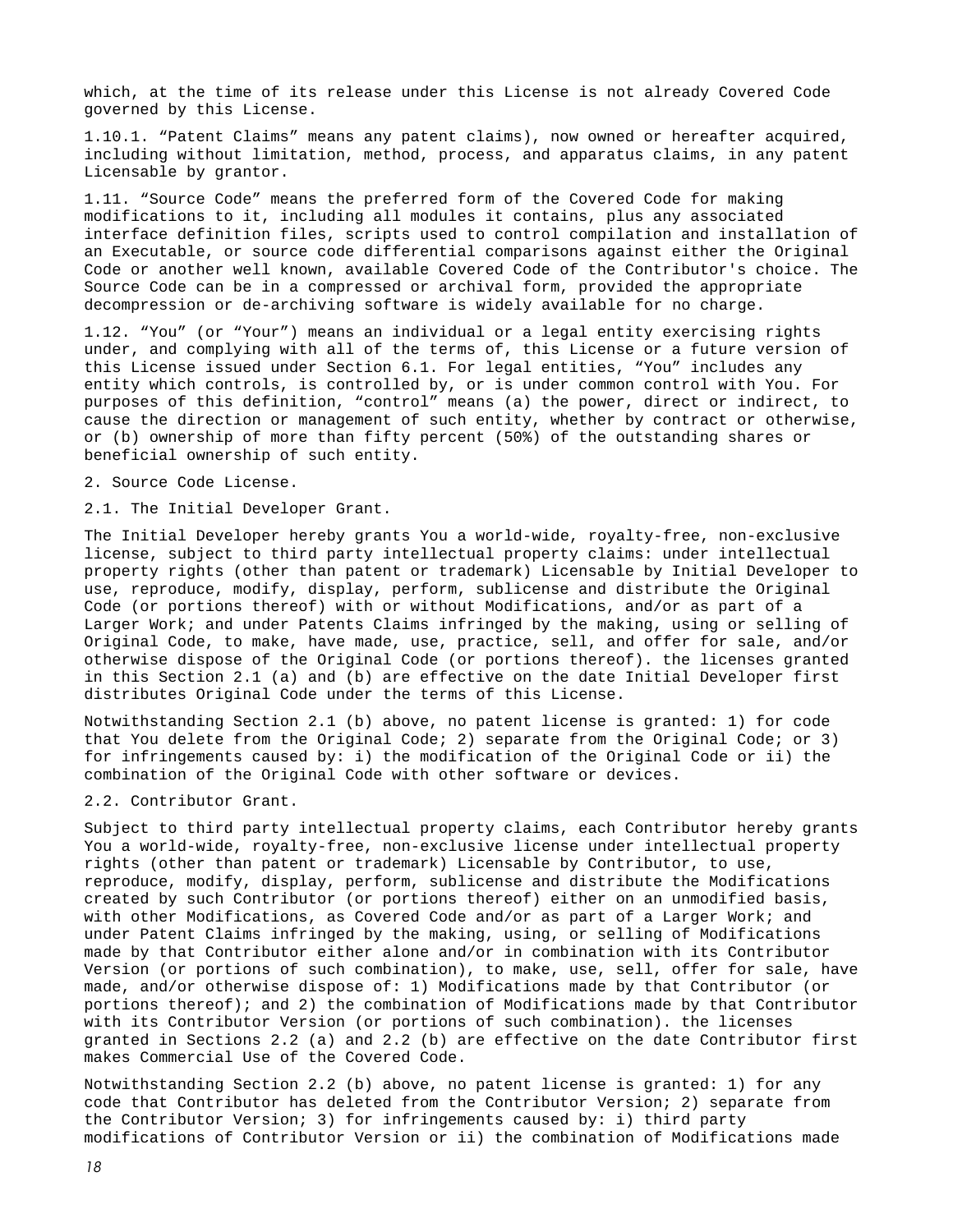by that Contributor with other software (except as part of the Contributor Version) or other devices; or 4) under Patent Claims infringed by Covered Code in the absence of Modifications made by that Contributor.

3. Distribution Obligations.

3.1. Application of License.

The Modifications which You create or to which You contribute are governed by the terms of this License, including without limitation Section 2.2. The Source Code version of Covered Code may be distributed only under the terms of this License or a future version of this License released under Section 6.1, and You must include a copy of this License with every copy of the Source Code You distribute. You may not offer or impose any terms on any Source Code version that alters or restricts the applicable version of this License or the recipients' rights hereunder. However, You may include an additional document offering the additional rights described in Section 3.5.

3.2. Availability of Source Code.

Any Modification which You create or to which You contribute must be made available in Source Code form under the terms of this License either on the same media as an Executable version or via an accepted Electronic Distribution Mechanism to anyone to whom you made an Executable version available; and if made available via Electronic Distribution Mechanism, must remain available for at least twelve (12) months after the date it initially became available, or at least six (6) months after a subsequent version of that particular Modification has been made available to such recipients. You are responsible for ensuring that the Source Code version remains available even if the Electronic Distribution Mechanism is maintained by a third party.

3.3. Description of Modifications.

You must cause all Covered Code to which You contribute to contain a file documenting the changes You made to create that Covered Code and the date of any change. You must include a prominent statement that the Modification is derived, directly or indirectly, from Original Code provided by the Initial Developer and including the name of the Initial Developer in (a) the Source Code, and (b) in any notice in an Executable version or related documentation in which You describe the origin or ownership of the Covered Code.

3.4. Intellectual Property Matters

(a) Third Party Claims

If Contributor has knowledge that a license under a third party's intellectual property rights is required to exercise the rights granted by such Contributor under Sections 2.1 or 2.2, Contributor must include a text file with the Source Code distribution titled "LEGAL" which describes the claim and the party making the claim in sufficient detail that a recipient will know whom to contact. If Contributor obtains such knowledge after the Modification is made available as described in Section 3.2, Contributor shall promptly modify the LEGAL file in all copies Contributor makes available thereafter and shall take other steps (such as notifying appropriate mailing lists or news groups) reasonably calculated to inform those who received the Covered Code that new knowledge has been obtained.

(b) Contributor A PIs

If Contributor's Modifications include an application programming interface and Contributor has knowledge of patent licenses which are reasonably necessary to implement that API, Contributor must also include this information in the legal file.

(c) Representations.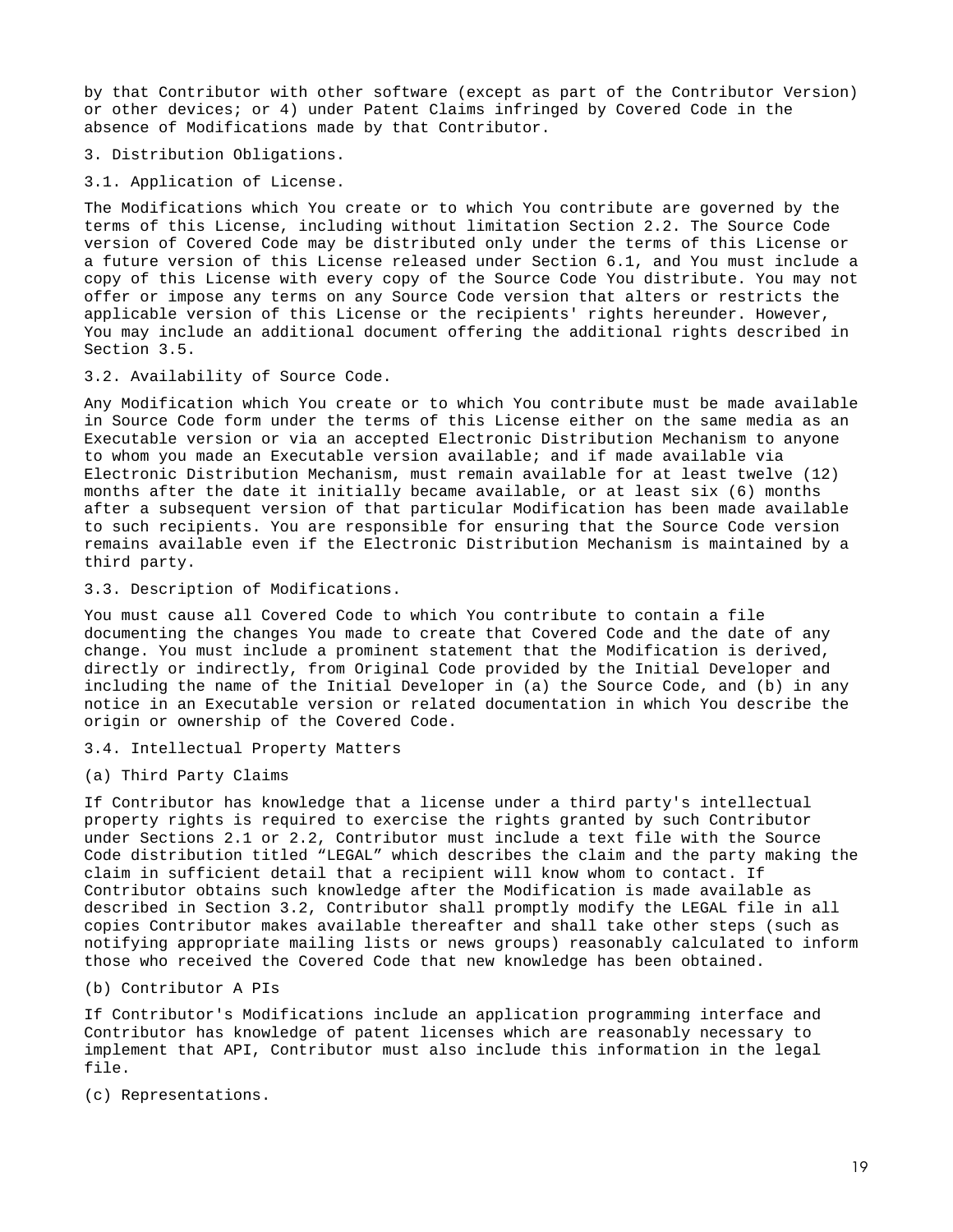Contributor represents that, except as disclosed pursuant to Section 3.4 (a) above, Contributor believes that Contributor's Modifications are Contributor's original creation(s) and/or Contributor has sufficient rights to grant the rights conveyed by this License.

#### 3.5. Required Notices.

You must duplicate the notice in Exhibit A in each file of the Source Code. If it is not possible to put such notice in a particular Source Code file due to its structure, then You must include such notice in a location (such as a relevant directory) where a user would be likely to look for such a notice. If You created one or more Modification(s) You may add your name as a Contributor to the notice described in Exhibit A. You must also duplicate this License in any documentation for the Source Code where You describe recipients' rights or ownership rights relating to Covered Code. You may choose to offer, and to charge a fee for, warranty, support, indemnity or liability obligations to one or more recipients of Covered Code. However, You may do so only on Your own behalf, and not on behalf of the Initial Developer or any Contributor. You must make it absolutely clear than any such warranty, support, indemnity or liability obligation is offered by You alone, and You hereby agree to indemnify the Initial Developer and every Contributor for any liability incurred by the Initial Developer or such Contributor as a result of warranty, support, indemnity or liability terms You offer.

3.6. Distribution of Executable Versions.

You may distribute Covered Code in Executable form only if the requirements of Sections 3.1, 3.2, 3.3, 3.4 and 3.5 have been met for that Covered Code, and if You include a notice stating that the Source Code version of the Covered Code is available under the terms of this License, including a description of how and where You have fulfilled the obligations of Section 3.2. The notice must be conspicuously included in any notice in an Executable version, related documentation or collateral in which You describe recipients' rights relating to the Covered Code. You may distribute the Executable version of Covered Code or ownership rights under a license of Your choice, which may contain terms different from this License, provided that You are in compliance with the terms of this License and that the license for the Executable version does not attempt to limit or alter the recipient's rights in the Source Code version from the rights set forth in this License. If You distribute the Executable version under a different license You must make it absolutely clear that any terms which differ from this License are offered by You alone, not by the Initial Developer or any Contributor. You hereby agree to indemnify the Initial Developer and every Contributor for any liability incurred by the Initial Developer or such Contributor as a result of any such terms You offer.

#### 3.7. Larger Works.

You may create a Larger Work by combining Covered Code with other code not governed by the terms of this License and distribute the Larger Work as a single product. In such a case, You must make sure the requirements of this License are fulfilled for the Covered Code.

4. Inability to Comply Due to Statute or Regulation.

If it is impossible for You to comply with any of the terms of this License with respect to some or all of the Covered Code due to statute, judicial order, or regulation then You must: (a) comply with the terms of this License to the maximum extent possible; and (b) describe the limitations and the code they affect. Such description must be included in the legal file described in Section 3.4 and must be included with all distributions of the Source Code. Except to the extent prohibited by statute or regulation, such description must be sufficiently detailed for a recipient of ordinary skill to be able to understand it.

5. Application of this License.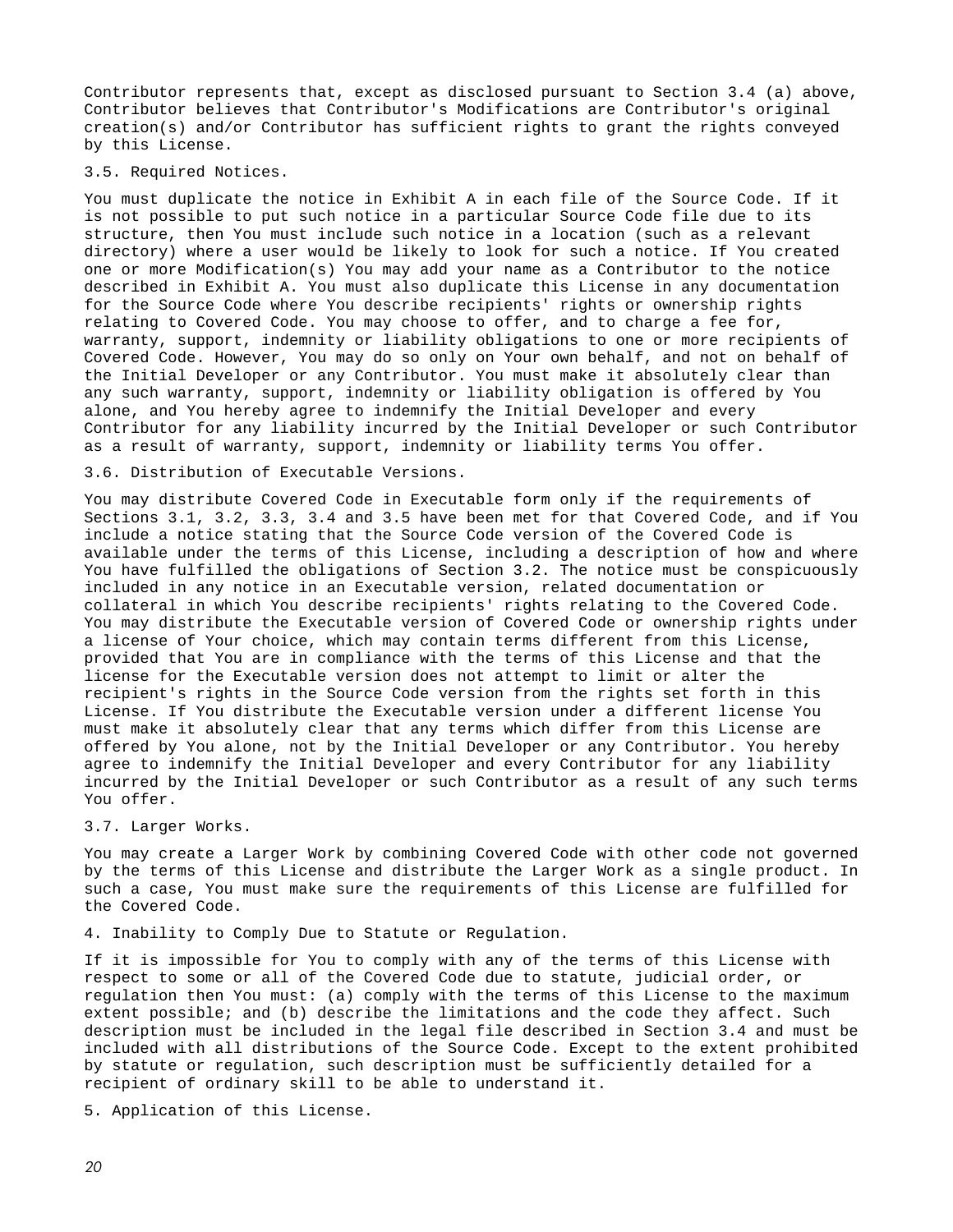This License applies to code to which the Initial Developer has attached the notice in Exhibit A and to related Covered Code.

6. Versions of the License.

6.1. New Versions

Netscape Communications Corporation ("Netscape") may publish revised and/or new versions of the License from time to time. Each version will be given a distinguishing version number.

#### 6.2. Effect of New Versions

Once Covered Code has been published under a particular version of the License, You may always continue to use it under the terms of that version. You may also choose to use such Covered Code under the terms of any subsequent version of the License published by Netscape. No one other than Netscape has the right to modify the terms applicable to Covered Code created under this License.

#### 6.3. Derivative Works

If You create or use a modified version of this License (which you may only do in order to apply it to code which is not already Covered Code governed by this License), You must (a) rename Your license so that the phrases "Mozilla", "MOZILLAPL", "MOZPL", "Netscape", "MPL", "NPL" or any confusingly similar phrase do not appear in your license (except to note that your license differs from this License) and (b) otherwise make it clear that Your version of the license contains terms which differ from the Mozilla Public License and Netscape Public License. (Filling in the name of the Initial Developer, Original Code or Contributor in the notice described in Exhibit A shall not of themselves be deemed to be modifications of this License.)

#### 7. Disclaimer of warranty

Covered code is provided under this license on an "as is" basis, without warranty of any kind, either expressed or implied, including, without limitation, warranties that the covered code is free of defects, merchantable, fit for a particular purpose or non-infringing. The entire risk as to the quality and performance of the covered code is with you. Should any covered code prove defective in any respect, you (not the initial developer or any other contributor) assume the cost of any necessary servicing, repair or correction. This disclaimer of warranty constitutes an essential part of this license. No use of any covered code is authorized hereunder except under this disclaimer.

#### 8. Termination

8.1. This License and the rights granted hereunder will terminate automatically if You fail to comply with terms herein and fail to cure such breach within 30 days of becoming aware of the breach. All sublicenses to the Covered Code which are properly granted shall survive any termination of this License. Provisions which, by their nature, must remain in effect beyond the termination of this License shall survive.

8.2. If You initiate litigation by asserting a patent infringement claim (excluding declatory judgment actions) against Initial Developer or a Contributor (the Initial Developer or Contributor against whom You file such action is referred to as "Participant") alleging that:

such Participant's Contributor Version directly or indirectly infringes any patent, then any and all rights granted by such Participant to You under Sections 2.1 and/or 2.2 of this License shall, upon 60 days notice from Participant terminate prospectively, unless if within 60 days after receipt of notice You either: (i) agree in writing to pay Participant a mutually agreeable reasonable royalty for Your past and future use of Modifications made by such Participant, or (ii) withdraw Your litigation claim with respect to the Contributor Version against such Participant. If within 60 days of notice, a reasonable royalty and payment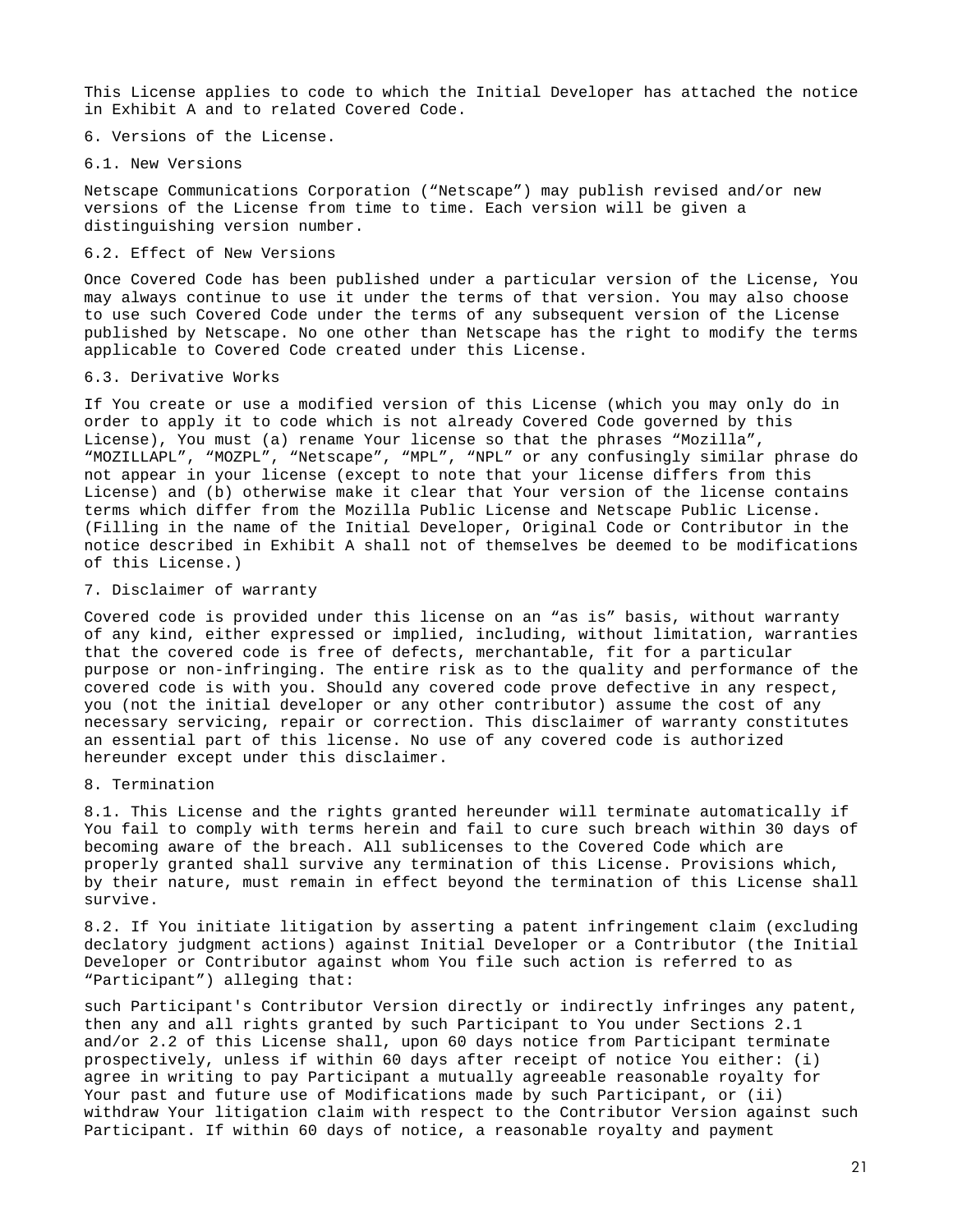arrangement are not mutually agreed upon in writing by the parties or the litigation claim is not withdrawn, the rights granted by Participant to You under Sections 2.1 and/or 2.2 automatically terminate at the expiration of the 60 day notice period specified above.

any software, hardware, or device, other than such Participant's Contributor Version, directly or indirectly infringes any patent, then any rights granted to You by such Participant under Sections 2.1(b) and 2.2(b) are revoked effective as of the date You first made, used, sold, distributed, or had made, Modifications made by that Participant.

8.3. If You assert a patent infringement claim against Participant alleging that such Participant's Contributor Version directly or indirectly infringes any patent where such claim is resolved (such as by license or settlement) prior to the initiation of patent infringement litigation, then the reasonable value of the licenses granted by such Participant under Sections 2.1 or 2.2 shall be taken into account in determining the amount or value of any payment or license.

8.4. In the event of termination under Sections 8.1 or 8.2 above, all end user license agreements (excluding distributors and resellers) which have been validly granted by You or any distributor hereunder prior to termination shall survive termination.

#### 9. Limitation of liability

Under no circumstances and under no legal theory, whether tort (including negligence), contract, or otherwise, shall you, the initial developer, any other contributor, or any distributor of covered code, or any supplier of any of such parties, be liable to any person for any indirect, special, incidental, or consequential damages of any character including, without limitation, damages for loss of goodwill, work stoppage, computer failure or malfunction, or any and all other commercial damages or losses, even if such party shall have been informed of the possibility of such damages. This limitation of liability shall not apply to liability for death or personal injury resulting from such party's negligence to the extent applicable law prohibits such limitation. Some jurisdictions do not allow the exclusion or limitation of incidental or consequential damages, so this exclusion and limitation may not apply to you.

#### 10. U.S. government end users

The Covered Code is a "commercial item," as that term is defined in 48 C.F.R. 2.101 (Oct. 1995), consisting of "commercial computer software" and "commercial computer software documentation," as such terms are used in 48 C.F.R. 12.212 (Sept. 1995). Consistent with 48 C.F.R. 12.212 and 48 C.F.R. 227.7202-1 through 227.7202-4 (June 1995), all U.S. Government End Users acquire Covered Code with only those rights set forth herein.

#### 11. Miscellaneous

This License represents the complete agreement concerning subject matter hereof. If any provision of this License is held to be unenforceable, such provision shall be reformed only to the extent necessary to make it enforceable. This License shall be governed by California law provisions (except to the extent applicable law, if any, provides otherwise), excluding its conflict-of-law provisions. With respect to disputes in which at least one party is a citizen of, or an entity chartered or registered to do business in the United States of America, any litigation relating to this License shall be subject to the jurisdiction of the Federal Courts of the Northern District of California, with venue lying in Santa Clara County, California, with the losing party responsible for costs, including without limitation, court costs and reasonable attorneys' fees and expenses. The application of the United Nations Convention on Contracts for the International Sale of Goods is expressly excluded. Any law or regulation which provides that the language of a contract shall be construed against the drafter shall not apply to this License.